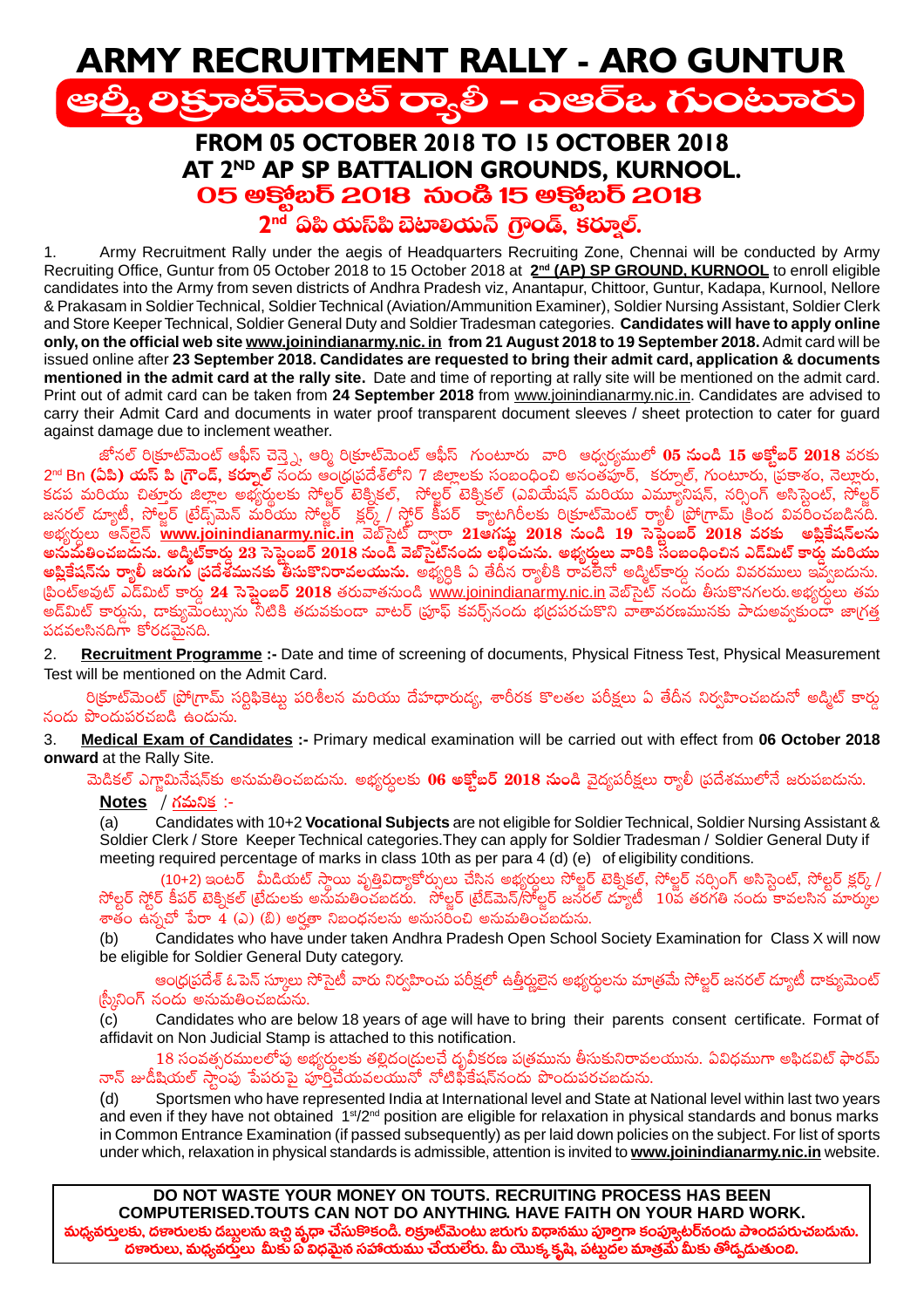స్పోద్స్మెమ్ ఎవరైతే ఇండియా తరుఫున ఇంటర్ నేషనల్ లెవల్ మరియు స్టేట్ నుండి నేషనల్ లెవల్ నందు రెండు సంవత్సరము లోపుగా పాల్గొన్నవారు పోటీనందు 1వ, 2వ పొజిషన్ వచ్చినవారు శారీరక పరీక్షలయందు రోలాక్సేషన్ మరియు కామన్ ఎంట్రన్స్ ఎగ్జామినేషన్ నందు (అభ్యర్ధి పాస్ట్ మార్కులతో ఉత్తీర్ణులు అయినచో) నియమ నిబంధనలను అనుసరించి మార్కులు లభించును. ఏ ఏ ఆటల పోటీలలో పాల్గొన్న వారికి శారీరక పరీక్షలయందు రిలాక్సేషన్ (సడలింపు) వర్తించునో అనుమతి కలదో వివరముల కొరకు\_www.joinindianarmy.nic.in అను వెబ్సెట్నందు పరిశీలించగలరు.

Sportsmen who have represented district at state level and university team or regional team at district level  $(e)$ within last two years and have earned 1<sup>st</sup>/2<sup>nd</sup> position will be eligible for relaxation in physical standards and bonus marks in Common Entrance Examination (if passed subsequently) as per laid down policies on the subject. Sports certificate should be with registration number and from Government Recognised Sports Institutes / Bodies as under:-

స్పోద్స్ట్మెన్ ఎవరైతే డిర్టిక్ట్ తరుఫు స్టేట్ నుండి యూనివర్శిటీ టీమ్ మరియు రిలీజియస్ టీమ్ జిల్లా లెవల్లో పాల్గొన్న వారు కూడా 1వ, 2వ పొజిషన్ వచ్చినవారు శారీరకో పరీక్షల యందు రిలాక్సేషన్ మరియు కామన్ ఎంట్రన్స్ ఎగ్జామినేషన్ నందు (అభ్యర్ధ పాస్మార్కులతో ఉత్తీర్హులు అయినచో) నియమ నిబంధనలను అనుసరించి మార్కులు లభించును. స్పోడ్ సర్టిఫికెట్ రిజి(స్టేషన్ కలిగిన గవర్నమేంట్ రికగ్నెైజ్డ్ ఇనిస్టిట్యూట్αై ఉండవలెను : –

| (aa) | All Sr / Jr National                      |                | Respective National Federation.      |
|------|-------------------------------------------|----------------|--------------------------------------|
|      | <b>Championship Certificates</b>          |                |                                      |
|      | సీనియర్ /జూనియర్                          |                |                                      |
|      | చాంపియన్ షిప్ సర్టిఫికెట్                 |                | సంబంధిత జాతీయ సమాఖ్య                 |
| (ab) | All states & Dist level Certificate-      |                | Respective State Sports Association. |
|      | ్టేట్ మరియు డిస్టిక్ట్ లెవల్ సర్టిఫికెట్  |                | సంబంధిత స్టేట్ స్పోడ్స్ అసోసియేషన్   |
| (ac) | All university level Certificate          | $\blacksquare$ | <b>Inter University Sports Board</b> |
|      | యూనివర్శిటీ లెవల్ సర్టిఫికెట్             |                | సంబంధిత యూనివర్శిటీ బోర్డు           |
| (ad) | All School level Certificates             |                | All India School Games Federation.   |
|      | అన్ని స్మూల్స్ లెవల్ స్పోడ్స్ సర్టిఫికెట్ |                | అల్ ఇండియా స్మూల్ గేమ్ ఫెడరేషన్      |
|      |                                           |                |                                      |

CANDIDATES WILL REPORT TO 2ND AP SP BATTALION GROUNDS, KURNOOL, ANDHRA PRADESH AT 0030 HRS ON THE SCHEDULED DATE AND TIME AS PER THE PROGRAMME GIVEN IN THEIR ADMIT CARD. CANDIDATES TO BRING THEIR MARKS SHEET OF CLASS X WITH MARKS OBTAINED AND "NOT" GRADES. GRADE SYSTEM SSC CERTIFICATE WILL NOT BE ACCEPTED. CANDIDATES, WHO ARE NOT IN POSSESSION OF MARKS SHEET, WILL NOT BE ALLOWED TO PARTICIPATE IN THE RECRUITMENT RALLY.

అభ్వర్తులు  $\rm \,2^{nd}$  . పపి యస్ఏి బెటాలియన్ గ్రౌండ్, కర్మూల్ , అంధ్రప్రదేశ్ నందు ఉదయం 0030నిమిషములకు అడ్తిట్**కార్డునందు** నిర్ణయించిన సమయము తేదీ ప్రకారము హాజరుకావలయును. అభ్రస్తులు వారు పాందిన 10వ తరగతి మార్కులజాజితాయందు గ్రేడ్ సిస్టమ్<br>ఉందరాదు. గ్రేడ్ సిస్టమ్ కలిగిన సల్టిఫికెట్ను ర్యాలీనందు అనుమతించబడదు. వారు ర్యాలీనందు అనర్హులుగా ప్రకటించబడు

**Height Weight Educational Qualification** S<sub>No</sub> **Categories Chest**  $(in cm)$  $(in kg)$  $(in cm)$ <sup>్ ఎత్తు</sup><br>(సెంమీ) బరువు వివిధ గూపులు చాతి (సెంమీ) విద్యార్హత కేజిలలో  $77 \text{ cms}$  & 5 $\text{cms}$ 10+2 / Intermediate Examination pass in Science Soldier Technical 165 50  $(a)$ Expansion with Physics, Chemistry, Maths and English with 50%  $77$  సెం.మీ. marks in aggregate and 40% marks in each subject. సోల్టర్ టెక్నికల్ 10+2 ఇంటర్మ్ఏీడియట్ సైన్స్తో కూడిన ఫిజిక్స్, కెమిర్టీ, మాధమెటీక్స్<br>మరియు ఇంగ్లీషునందు ఉత్తీర్ణత మొత్తము 50% మార్కులతో (పతి ఊపిరి పీల్సిన తరువాత  $5$  సెం.మీ.ఎక్కువ.  $\delta$ బ్రెక్తునందు  $40\%$  మార్ములు ఉండవలెను. 10+2/Intermediate Exam pass in Science with Phys- $165$ 50 77 cms &  $(b)$ Soldier Technical ics, Chemistry, Maths and English with 50% marks  $5 \, \text{cms}$ (Aviation/ Expansion in aggregate and 40% marks in each subject. **Ammunition Examiner) OR** Three years Diploma in Engineering (Mechanical/ Electrical/ Automobiles/ Computer Science/ Electronic & Instrumentation Engineering) from a recognized Poly- $77$  సెం.మీ. సోలర్ technic Institute/ITI. (No education relaxation for this మరియు టెక్నికల్ ఏవియేషన్ / category is existing presently ఊపిరి పీల్చిన ఎమ్యునిషన్ ఎగ్తామినర్  $5$   $\sqrt{2}$   $\infty$ . ఛాతి పెరుగుదల మార్కులతో ఉండవలెను. ಠೆದ್ --- ---- -- -- ----- -----<br>3 సంవత్సరముల డిప్లొమో ఇంజనీరింగ్ (మెకానికల్ / ఎల్కక్టికల్ /<br>అటోమొబైల్ / కంప్యూటర్ సైన్స్ మెకానికల్ ఇంజనీరింగ్ మరియు<br>ఎల్కక్టానిక్ ఇను[స్టమెంట్ ఇంజనీరింగ్ రికగ్వ్రెజ్డ్ పాలిటెక్నికల్<br>ఇన్ట్టోట్యూ అరుౖలవుదురు. DO NOT WASTE YOUR MONEY ON TOUTS. RECRUITING PROCESS HAS BEEN

Eligibility Conditions./ అరత నిబంధనలు  $\overline{4}$ 

COMPUTERISED.TOUTS CAN NOT DO ANYTHING. HAVE FAITH ON YOUR HARD WORK. మధ్యవర్తులకు, దణరులకు దబ్బలను ఇచ్చి వృధా చేసుకొకండి. లక్రూట్మెంటు జరుగు విధానము పూల్తిగా కంప్యూటర్నందు పాందపరుచబడును. దణారులు, మధ్యవరులు మీకు వ్రీ విధమైన సహాయము చేయలేరు. మీ యొక్క కృషి, పట్నదల మాత్రమే మీకు తోడ్చదుతుంది.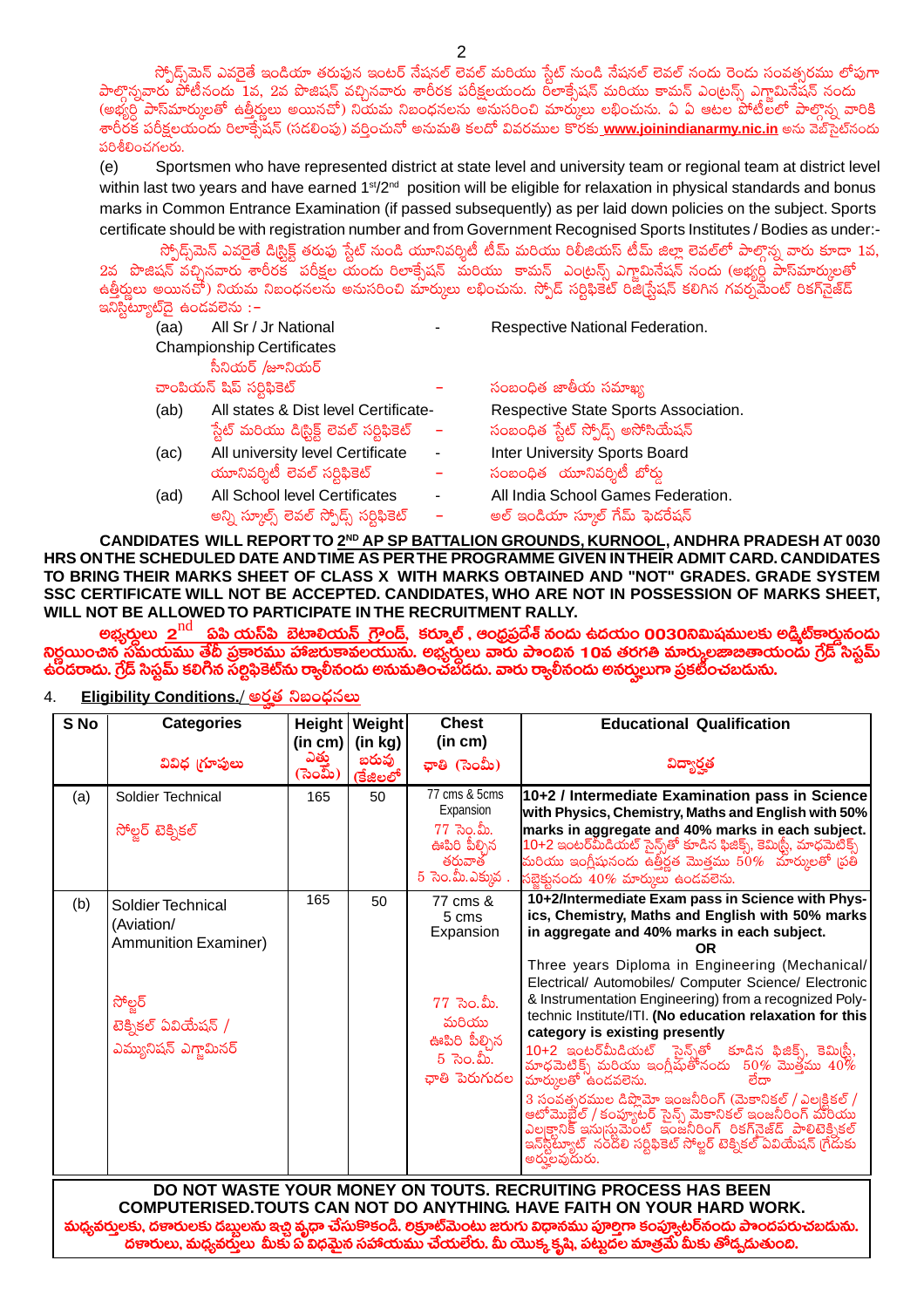| S No | <b>Categories</b>              |                  | Height   Weight   | <b>Chest</b>                                                                 | <b>Educational Qualification</b>                                                                                                                                                                                                                                                                                                                                                                                                                                                                                                   |  |
|------|--------------------------------|------------------|-------------------|------------------------------------------------------------------------------|------------------------------------------------------------------------------------------------------------------------------------------------------------------------------------------------------------------------------------------------------------------------------------------------------------------------------------------------------------------------------------------------------------------------------------------------------------------------------------------------------------------------------------|--|
|      |                                | (in cm)          | (in kg)           | (in cm)                                                                      |                                                                                                                                                                                                                                                                                                                                                                                                                                                                                                                                    |  |
|      | వివిధ గ్రూపులు                 | ఎత్తు<br>(సెంమ్) | బరువు<br>(కేజిలలో | ఛాతి (సెంమీ)                                                                 | విద్యార్హత                                                                                                                                                                                                                                                                                                                                                                                                                                                                                                                         |  |
| (c)  | Soldier Nursing Assistant      | 165              | 50                | 77 cms &<br>5 cms<br>Expansion                                               | 10+2/Intermediate pass in Science with Physics,<br>Chemistry, Biology and English with 40% marks in<br>compulsory subjects and 50% marks in aggregate<br>OR                                                                                                                                                                                                                                                                                                                                                                        |  |
|      |                                |                  |                   |                                                                              | B.Sc Degree (Botany/Zoology/ Bio Science) and En-<br>glish (simple pass). Stipulation of marks laid down at<br>10+2 level will not be applicable for B.Sc degree. How-<br>ever, the candidate should have studied all the four<br>specified subjects in Class XII also.                                                                                                                                                                                                                                                            |  |
|      | సోల్జర్ నర్సింగ్ అసిస్టెంట్    |                  |                   | $77$ ెసెం.మీ.<br>ఊపిరి పీల్చిన<br>తరువాత<br>5 సెం.మీ. ఎక్కువ                 | సోల్జర్ నర్సింగ్ అసిస్టెంట్ అభ్యర్తులు ఇంటర్మీుడియట్ ఫిజిక్స్,<br>కెమిర్టీ, బయాలజి మరియు ఇంగ్లీషు (పతి సబ్జక్షు యందు $40\%$<br>మార్కులతో, మొత్తము మార్కులు $50\%$ మార్కులు అంతకుపైబడి<br>ఉత్తీర్మలై యుందవలెను.<br>మరియు                                                                                                                                                                                                                                                                                                            |  |
|      |                                |                  |                   | ఉందవలెను.                                                                    | BSC డి(గీ కలిగినవారు బొటని, జువాలజి, బయోసైన్స్ ఇంగ్లీషు<br>నందు పాస్ మార్కులతో ఉత్తీర్ణులయిననూ ర్యాలి నందు<br>$10+2$ లోని  మారుుల శాతం  వర్షించదు.  ఇంటర్ మీడియట్<br>నందు అభ్యర్ధులు పైన తెలుపబడిన నాలుగు సబ్జెక్తులు కలిగి<br>యుండవలేను.                                                                                                                                                                                                                                                                                          |  |
| (d)  | Soldier<br><b>General Duty</b> | 166              | 50                | 77 cms &<br>5 cms<br>Expansion                                               | (a) 10 <sup>th</sup> Pass with 45% marks in aggregate and mini-<br>mum 33% marks in each subject studied in matric/<br>10th/SSLC level, without mentioning in any specific<br>subject (OR) minimum D Grade in individual subjects<br>and overall aggregate of C-2 grade or 4.75 Points for<br>Board with grading system. However Marks Sheet with<br>marks in figure will be produced during rally.                                                                                                                                |  |
|      | సోల్జర్ జనరల్ ద్యూటీ           |                  |                   | 77<br>సెం.మీ.మరియు<br>ఊపిరి పీల్చిన<br>$5\,$ సెం.మీ.<br>ఛాతి పెరుగుదల        | (b) Stipulated marks percentage for 10 <sup>th</sup> pass will be<br>waived off for candidates having 10+2 and higher<br>education qualification.<br>$10$ వ తరగతి మొత్తం సబ్జక్తులయందు $45\%$ మరియు కనీసము<br>స్రతి సబ్జక్లు నందు $33\%$ మార్కులతో పదవతరగతి/యస్ యస్<br>యల్ సి లేవల్ మార్కులతో మరియు (పతి సబ్జెక్టునందు గ్రేడ్ $\mathsf{D},$<br>మొత్తం సబ్జక్షులయందు $C2$ (గేడ్ or $4.75$ పాయింట్స్ (గేడ్<br>సిస్టమ్ పై విధముగా ర్యాలీనందు సంఖ్యలు ఉండవలెను.                                                                        |  |
|      |                                |                  |                   |                                                                              | $10+2$ మరియు (ఇంటర్ మీడియట్) మరియు ఆపై అర్హతలు<br>గలవారికి పదవతరగతినందు నిర్దేశించిన మార్కులు మినహాయింపు<br>కలదు.                                                                                                                                                                                                                                                                                                                                                                                                                  |  |
| (e)  | Soldier Tradesman              | 166              | 48                | 76 cms &<br>5 cms<br>Expansion                                               | (i) 8 <sup>th</sup> Class Pass. For House Keeper, Mess Keeper<br>& Syce<br>(ii) 10 <sup>th</sup> Class Pass. For Chef, Washerman, Dresser,<br>Steward, Tailor, Artisan (Wood Work), Artisan (Metal-<br>lurgy), Support Staff(ER), Artisan (Construction) and                                                                                                                                                                                                                                                                       |  |
|      | సోల్జర్ (టేడ్మెన్              |                  |                   | $76$ సెం.మీ.<br>ఊపిరి పీల్చిన<br>తరువాత<br>$5\,$ సెం.మీ.<br>ఎక్కువ ఉండవలెను. | all other trades 10th simple pass/ITI qualification in<br>respective trades. Only candidates who have under-<br>taken class X <sup>th</sup> Board Exam would be considered.<br>(i) 8వ తరగతి ఉత్తీర్ణత హౌస్§పర్, మెస్§పర్ మరియు సైయిస్<br>(ii) 10వ తరగతి ఉత్తీర్ణత చెఫ్, వాషర్ మెన్, డ్రసరర్, స్టీవర్డ్,<br>టైలర్,  ఆర్టిషాన్ (వ(డంగి పని), ఆర్టిషాన్ (ఇస్తీచేయుట), సపోర్ట్<br>స్టాఫ్ (ఇ ఆర్), ఆర్టిషాన్ (కన్(స్టక్షన్) మరియు ఇతర (టేదులకు<br>10వ తరగతి ఉత్తీర్ణత. పదవతరగతి స్టేట్ బోర్డు నందు<br>ఉత్తీర్ణులయిన అభ్యర్దులకు మాత్రమే |  |

DO NOT WASTE YOUR MONEY ON TOUTS. RECRUITING PROCESS HAS BEEN COMPUTERISED.TOUTS CAN NOT DO ANYTHING. HAVE FAITH ON YOUR HARD WORK. మధ్యవరులకు, దణరులకు డబ్బలను ఇచ్చే వ్యధా చేసుకొకండి. లక్రూట్మెంటు జరుగు విధానము పూల్తగా కంప్యూటర్నందు పాందపరుచబదును.<br>దణారులు, మధ్యవరులు మీకు ఏ విధమైన సహాయుము చేయలేరు. మీ యొక్క కృషి, పట్టుదల మాత్రమే మీకు తోడ్పదుతుంది.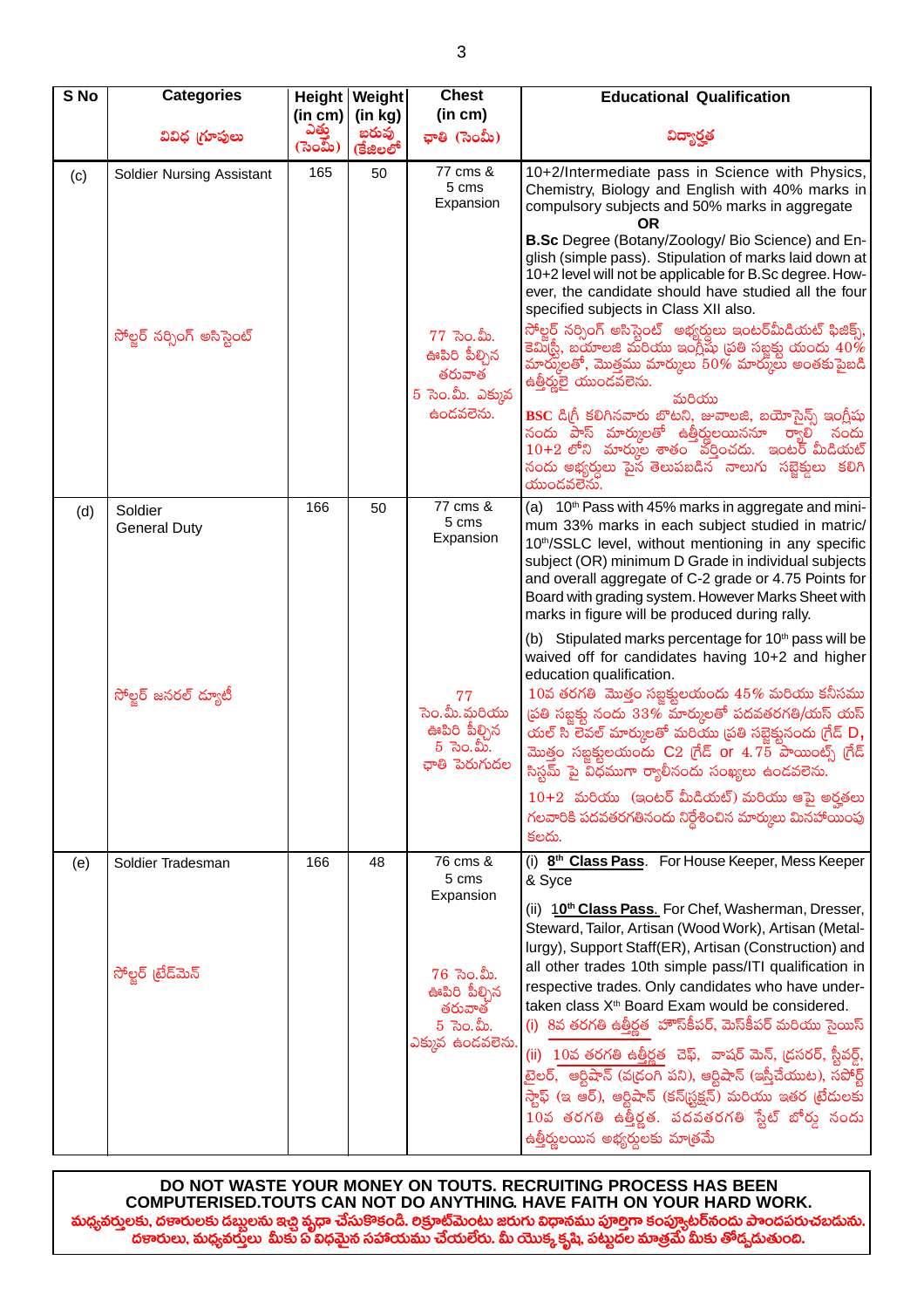| S <sub>No</sub>                                                                                                                                                                                                                      | <b>Categories</b>                         |                  | Height   Weight<br>(in cm) $\vert$ (in kg) | <b>Chest</b><br>(in cm)                   | <b>Educational Qualification</b>                                                                                                                                                                                             |  |
|--------------------------------------------------------------------------------------------------------------------------------------------------------------------------------------------------------------------------------------|-------------------------------------------|------------------|--------------------------------------------|-------------------------------------------|------------------------------------------------------------------------------------------------------------------------------------------------------------------------------------------------------------------------------|--|
|                                                                                                                                                                                                                                      | వివిధ గ్రూపులు                            | ಎತ್ತು<br>(సెంమ్) | బరువు<br>(కేజిలలో                          | ఛాతి (సెంమీ)                              | విద్యార్హత                                                                                                                                                                                                                   |  |
| (f)                                                                                                                                                                                                                                  | Soldier Clerk /<br>Store Keeper Technical | 162              | 50                                         | 77 cms &<br>5 cms                         | Should have secured 50% marks in each sub-<br>(i)<br>ject and 60% marks in aggregate in class XII.                                                                                                                           |  |
|                                                                                                                                                                                                                                      |                                           |                  |                                            | Expansion                                 | Should have studied English and Math/<br>(ii)<br>Accts/ Book Keeping in Class XII or class X and<br>should have secured minimum 50% marks in each of<br>these subjects, whether studied in Class XII or X.                   |  |
|                                                                                                                                                                                                                                      |                                           |                  |                                            |                                           | (iii) Even if a candidate is graduate or has a higher<br>qualification, percentage marks scored in Class XII<br>would be applicable towards his eligibility.                                                                 |  |
|                                                                                                                                                                                                                                      | సోల్జర్ క్లర్క్/<br>స్టోర్కీపర్ టెక్నికల్ |                  |                                            | $77$ సెం.మీ.<br>ఊపిరి పీల్చిన             | ఇంటర్ఏుీడియట్ నందు (పతి సబ్జక్లునందు $50\%$ శాతము<br>(i)<br>మార్కులు, మొత్తము మార్కులు 60% అంతకు మించి యుండవలెను.                                                                                                            |  |
|                                                                                                                                                                                                                                      |                                           |                  |                                            | తరువాత<br>$5$ సెం.మీ. ఎక్కువ<br>ఉందవలెను. | $(ii)$ అభ్యర్ధి ఇంటర్మీుడియట్ లేదా పదవతరగతి నందు ఇంగ్లీషు,<br>మాధ్భు/ ఎకౌంట్/బుక్ కీపింగ్ (పతి సబ్జక్టులయందు $50\%$ కు మించి<br>యుండవలెను. మాధ్చ్ ఇంటర్ నందు లేనిచో పదవ తరగతిలోని మాధ్చ్<br>మార్ములు పరిగణలోకి తీసుకొనబడును. |  |
|                                                                                                                                                                                                                                      |                                           |                  |                                            |                                           | (iii) గ్రాద్యుయేషన్, ఆ పై చదువులు చేసినవారు ఏ గ్రూపు వారు<br>అయిననూ, పర్పంటేజి ఇంటర్ మార్ములను పరిశీలించి అర్హతను<br>నిర్ధారించబడును.                                                                                        |  |
| Note - Education Certificates issued by Education Boards Affiliated to / listed by AICTE, CBSE<br>and NIOS only will be considered.<br>$\mathcal{L}$ . $\mathcal{L}$ . $\mathcal{L}$ . $\mathcal{L}$ . $\mathcal{L}$ . $\mathcal{L}$ |                                           |                  |                                            |                                           |                                                                                                                                                                                                                              |  |

విషయము - విద్యార్హతా సర్టిఫికెట్మన ఐ సి టి ఈ, సిబయస్స్ మలయు యన్ఐఓయస్ ఎద్యుకేషన్ఐీర్శు వారు జాలీచేసినదై ఉండవలెను.

5. It is mandatory for the candidates who have passed class 10<sup>th</sup> with GPA / Grade system to carry their mark sheet showing marks in figure obtained from respective board. Candidates not carrying mark sheet showing marks in figures are likely to be disqualified in documentation.

అభ్యర్ధులు పదవతరగతి పరీక్షా ఉత్తీర్శులయినవారు తప్పనిసరిగా జిపిఎ/గ్రేడ్ సిస్టమ్ మార్కుల జాబితాను ఒర్జినల్ సర్టిఫికెట్ను చూపించవలెను. అభ్యర్ధులు మార్కుల జాబితా ఒరిజినల్ కానిచో దాక్యుమెంటేషన్ నుండి తొలగించబడును.

Age Group. Age of the candidate will be counted as on 01 Oct 2018. Age criteria for recruitment rally will be as 6. under:-

అభ్యర్ధి యొక్క వయో పరిమితిని 01 అక్తోబర్ 2018 నుండి లెక్కించబడును. వయోపరిమితి క్రింద తెలిపిన తేదీలలోపు ఉండవలెను.

| S No  | Category                                                                                                                         | <b>Age Criteria</b>                                                        |
|-------|----------------------------------------------------------------------------------------------------------------------------------|----------------------------------------------------------------------------|
| (a) l | Soldier Technical / Soldier Technical<br>(Ammunition/Aviation)<br>సోల్జర్ టెక్నికల్ / సోల్జర్ టెక్నికల్ (ఏమ్యునిషన్<br>ఎవియేషన్) | 17 years 6 months to 23 years<br>$17$ సం $16$ నెలల నుండి $23$ సం $10$ లోపు |
|       | (b) Soldier Clerk / Soldier Store Keeper Technical                                                                               | 17 years 6 months to 23 years                                              |
|       | సోల్జర్ క్లర్క్ / సోల్జర్ స్టోర్ కీపర్ టెక్నికల్                                                                                 | $17$ సం $16$ నెలల నుండి $23$ సం $10$ లోపు                                  |
| (c)   | <b>Soldier Nursing Assistant</b>                                                                                                 | 17 years 6 months to 23 years                                              |
|       | సోల్జర్ నర్సింగ్ అసిస్టెంట్                                                                                                      | $17$ సం $16$ నెలల నుండి $23$ సం $10$ ల లోపు                                |
| (d)   | <b>Soldier General Duty</b>                                                                                                      | 17 years 6 months to 21 years                                              |
|       | సోల్టర్ జనరల్ ద్యూటీ                                                                                                             | $17$ సం $16$ నెలల నుండి $21$ సం $10$ ల లోపు                                |
| (e)   | Soldier Tradesman                                                                                                                | 17 years 6 months to 23 years                                              |
|       | సోల్షర్ (టేడ్మెన్                                                                                                                | $17$ సం $16$ నెలల నుండి $23$ సం $10$ ల లోపు                                |

DO NOT WASTE YOUR MONEY ON TOUTS. RECRUITING PROCESS HAS BEEN COMPUTERISED. TOUTS CAN NOT DO ANYTHING. HAVE FAITH ON YOUR HARD WORK. వర్తులకు, దణారులకు డబ్బలను ఇచ్చి <mark>వృధా చే</mark>సుకొకండి. రిక్రూట్ౖమెంటు జరుగు విధానము పూర్తిగా కంప్యూటర్**నందు పాందపరుచబ**దును. దణారులు, మధ్యవరు్తలు మీకు ప విధమైన సహాయము చేయలేరు. మీ యొక్క కృషి, పట్టుదల మాత్రమే మీకు తోడ్పడుతుంది.

 $\overline{4}$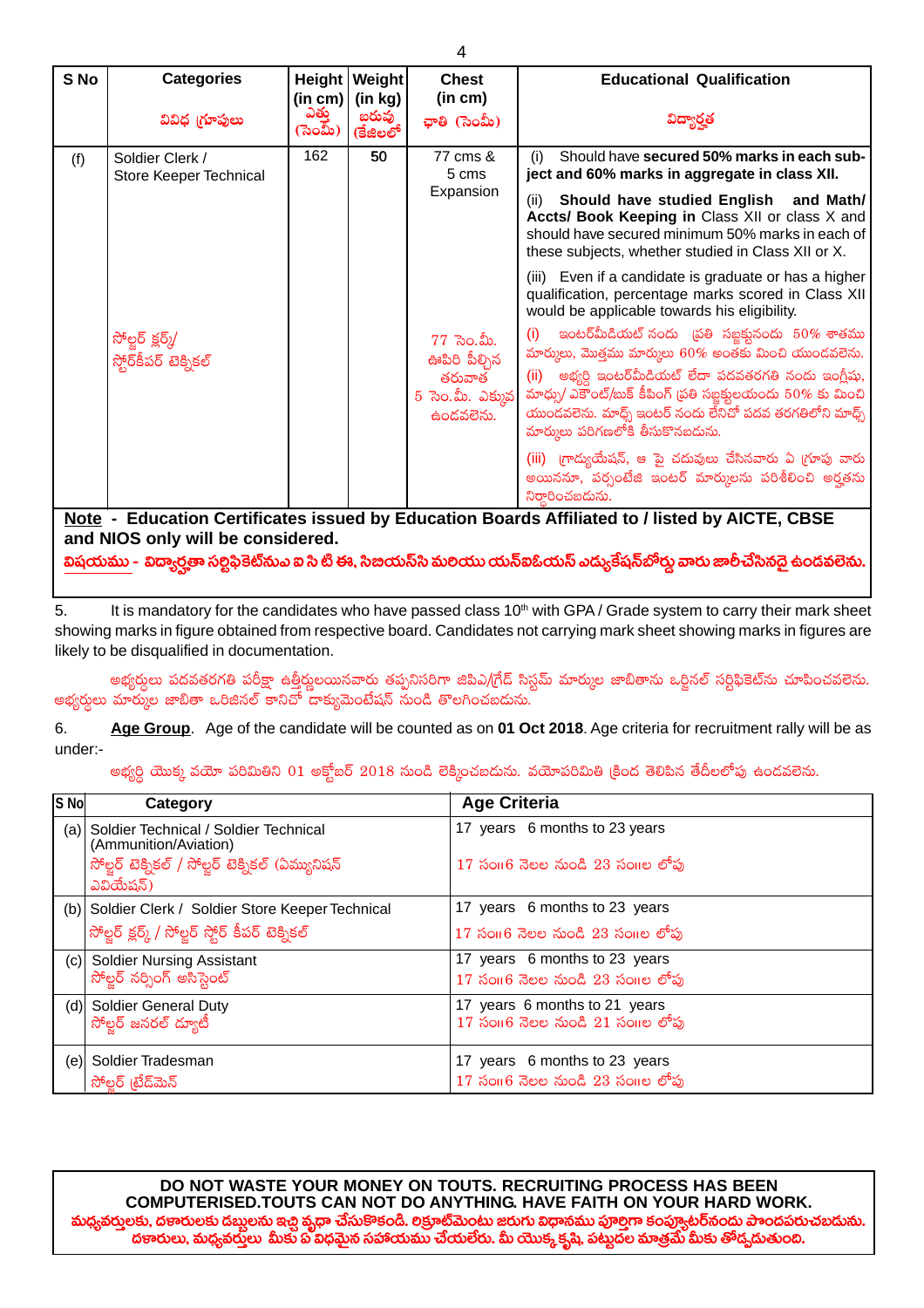#### $7<sub>1</sub>$ Other Conditions. ఇతర నిబంధనలు.

The candidates should be medically fit to join Indian Army at the time of Rally.  $(a)$ అభ్యర్తులు మెడికల్ పరీక్షయందు ఉత్తీర్తులయినచో ఇండియన్ ఆర్మీనందు చేరినట్టే

For the candidates below the age of 21 years, Indian Army will enroll only unmarried candidates. In case any candidate  $(b)$ below 21 yrs is married to the widow of the deceased brother and eligible for Instant Enrolment, a case for waiver will be considered by Recruiting Directorate.

21 సంవత్సరములలోపు మ్యారేజి అయిన అభ్యర్శలు ఆర్మి ఎంపికనందు అనుమతించబడరు. ఇండియన్ ఆర్మీ నందు వివాహము కానివారిని మాత్రమే అనుమతించెదరు. అనుకోని పరిస్థితులలో ఆర్మీ జవాను మరణించిన యెడల వారి భార్య అయిన వితంతువును ఎవరైన వారి సోదరుడు వివాహము చేసికొనిన యెడల ఆ వితంతువును మ్యారేజి చేసుకోన్న సోదరునికి 21 సంవత్సరములలోపు ఆర్మీనందు రిక్రూట్మెంట్ ఆఫీసర్లు (పైత్యేకముగా కేసును పరిగణించి ఎన్నికచేసెదరు.

Tatoo/Engraving. Permanent body tattoos are only permitted on inner face of forearm i.e from inside of elbow to the wrist  $(c)$ and on the reverse side of palm/back (dorsal) side of hand. Permanent body tattoos on any other part of the body is not acceptable and candidate will be barred from further selection.

<mark>పఛ్చబొట్లు/శరీరముమీద (వాయుట</mark>. శరీరములో కొంత భాగము అనుమతించబదును. అనగా మోచేతి (కింది లోపలి వైపునందు, అరచేతి వెనుక భాగము నందు అనుమతించబడును.పైన వివరించిన భాగమునందు కాకుందా, శరీరములో ఏ భాగము నందు అయిననూ పచ్చబొట్టు కల అభ్యర్థులు అనుమతించబడరు.మిగిలిన స్రీనింగ్ అనగా వైద్య మరియు [వాత పరీక్షలకు అనర్హులు. పంపివేయబడుదురు.

All candidates are required to register themselves online on the website www.joinindianarmy.nic.in and apply 8. **Registration.** online wef 21 August 2018 to 19 September 2018. Kindly read instructions for registration and filling application forms on HQ Rtg Zone, Chennai web page of the joinindianarmy website.

అభ్యర్థులు ఆన్5ైన్ www.joinindianarmy.nic.in వెబ్సెట్నందు 21 ఆగష్టు 2018 నుండి 19 సెప్టెంబర్ 2018 లోపుగా తప్పనిసరిగా రిజి[సేషన్. రిజి(స్టేషన్ చేసుకొనవలెను హేద్క్వార్టర్స్, చెనైవారు వెబ్సైట్ పేజినందు గల గమనికలను పరిశీలించి, వారి సూచనలను చదివి అప్లికేషన్ను పూర్తిచేయవలెను. <u>How to apply online ? ఆన్లెన్</u>నందు ఎలా అపె చేయవలెను ? 9.

Go to www.joinindianarmy.nic.in ఈ వెబ్సెట్కు www.joinindianarmy.nic.in వెళ్ళుము

Click on Apply / Login link in JCO/OR enrolment. అప్లై బటన్ క్లిక్ చేసి /జెసివో/ఓఆర్ ఎన్రోల్మెంట్ లింక్మీదలాగిన్ అవ్వండి

Click on Registration రిజిగ్టేషన్ బటన్ మీద క్లిక్ చేయండి

Click on Continue క్లిక్ చేసి కంటెన్యూ అవ్వండి

Fill up details వెబ్సైట్ అడిగిన మీ పూర్తివివరములు పొందుపరచండి

## ्।<br>Save సేవ్ చేయండి

Under Already registration Enter Login details మీరు రిజిగ్రేషన్ పొందుపరిచినట్లైతే లాగిన్ డీటైల్స్ ఇవ్వండి

## Login లాగిన్ అవ్వండి

Dashboard Opens డాస్ బోర్డు ఓపెన్ అవుతుంది.

Click Apply on Category You are Eligible ఏ క్యాటగిరినకు మీ విద్యార్హతలు సరిపోవునో ఆ క్యాటగిరీమీద క్లిక్ చేయండి

Fill in Personal information మీ యొక్క వివరములు పొందుపరచండి → Save & Continue సేవ్ మరియు కంటెన్యూ బటన్ క్షిక్ చేయండి

Enter Communication Details మీ పూర్తి చిరునామా పొందుపేరచండి → Save & Continue సేవ్ మరియు కంటెన్యూ బటన్ క్లిక్ చేయండి

Enter Non Dispensation / Sports /NCC Details యక్స్ అర్మీ/స్చోర్ట్స్/ యన్సిసి వివరములు → Save & Continue సేవ్ మరియు కంటెన్యూ బటన్ చేయండి

Enter Education Details మీ విద్యార్హతల వివరములు → Add చేర్చండి

Click on the Add Education certificate & Enter Marks of all Subjects క్లిక్ చేసి మీ విద్యార్హత వివరములు జతపరచండి మరియు మొత్తం సబెక్నల మార్కులను జతచేయండి

Continue Enter Marks of All Subjects మొత్తం సబెక్షుల మార్కులను జతచేసి ఎంటర్ నొక్కి  $\rightarrow$  Continue మరలా కంటిన్యూ అవ్వండి T

Now you can see Summary of Your Information మీరు పొందుపరచిన వివరములు కరెక్షుగా ఉన్నవో లేవో ఒకసారి పూర్తిగా గమనించండి

Submit Now సబ్మిట్ బటన్ నొక్కండి

Roll No is Generated మీకు రోల్ నెంబర్ ఇవ్వబడుతుంది

Login 10-15 Days Prior to 1st day of the Rally to Download & Print Admit Card

ర్యాలీ జరుగు 10–15 రోజుల మధ్య మీరు ఏ తేదిన హాజరుకావలయునో పూర్తివివరములు అద్మిట్ కార్డునందు వివరించబడును.

అడ్మిట్ కార్మను (పింట్ తీసుకొనగలరు.

DO NOT WASTE YOUR MONEY ON TOUTS. RECRUITING PROCESS HAS BEEN COMPUTERISED. TOUTS CAN NOT DO ANYTHING. HAVE FAITH ON YOUR HARD WORK. మధ్యవర్తులకు, దణరులకు దబ్బలను ఇచ్చి వృధా చేసుకొకండి. లక్రూట్మెంటు జరుగు విధానము పూల్తిగా కంప్యూటర్నందు పాందపరుచబడును. దణారులు, మధ్యవరులు మీకు ప్ విధమైన సహాయము చేయలేరు. మీ యొక్క కృష్ణి, పట్నదల మాత్రమే మీకు తోడ్చడుతుంది.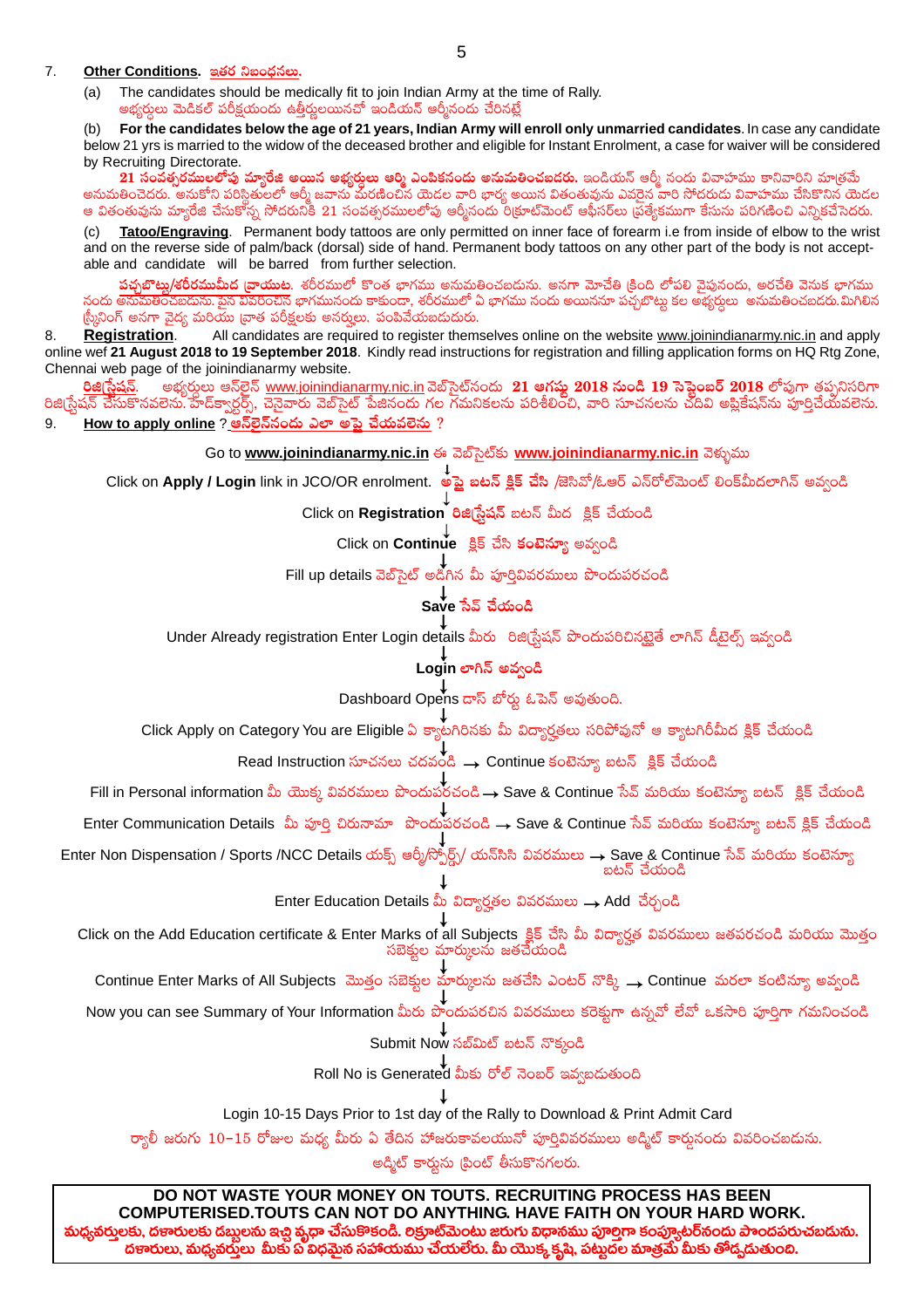$10<sub>1</sub>$ Selection Procedure. The under mentioned tests are mandatory for all:-<mark>సెలక్షన్ [పోసిజర్</mark>. ఈ [కింద వివరించిన పరీక్షలు అన్నింటినీ తప్పనిసరిగా పాల్తొనవలెను :–

#### Physical Fitness Test (PFT) :- ఫిజికల్ ఫిట్నెస్ పరీక్ష (శారీరక ధృడత్వ పరీక్ష) :–  $(a)$

| Ser No | Test పరీక్షలు     | Criteria నిర్ణయ (పమాణములు                                | Remarks రిమార్కులు                                |
|--------|-------------------|----------------------------------------------------------|---------------------------------------------------|
| (i)    | 1.6 KM Run        | Upto 5 Min 30 Secs - Group -I                            | Group -1: 60 Marks                                |
|        |                   | 5 Mins 31 Secs to 5 Mins 45 Secs- Group -II              | Group-II : 48 Marks                               |
|        | $1.6$ కిమీ పరుగు  | 5 నిగిల 30 సెకండ్లు – గూపు 1                             | $(\gamma \approx 1 \; : \; 60 \; \text{m}$ ర్ములు |
|        | పందెము            | 5 నిగిల 31 సెకండ్లు నుండి 5 నిగిల 45 సెకండ్లు - గ్రూపు 2 | $(\gamma$ గూపు 2: 40 మార్ములు                     |
| (ii)   | Beam              | 10 Pull Ups - 40 Marks                                   | Arms & legs should                                |
|        | (Pull ups)        | 9 Pull Ups - 33 Marks                                    | be straight, feet joined                          |
|        |                   | 8 Pull Ups - 27 Marks                                    | with toes pointing                                |
|        |                   | 7 Pull Ups - 21 Marks                                    | downwards.                                        |
|        |                   | 6 Pull Ups - 16 Marks                                    |                                                   |
|        | బీమ్ (పుల్ అఫ్స్) | $10$ పుల్ అప్స్ – $40$ మార్ములు                          | చేతులు మరియు కాళ్ళ                                |
|        |                   | $9$ పుల్ అప్స్ – $33$ మార్కులు                           | నిటారుగా, కాళ్ళు దగ్గరగా                          |
|        |                   | 8 పుల్ అప్స్ – 27 మార్కులు                               | (కిందకుదిగి, పైకీ లేవవలెను                        |
|        |                   | $7$ పుల్ అప్స్ – $21$ మార్కులు                           |                                                   |
|        |                   | 6 పుల్ అప్స్ – $16$ మార్ములు                             |                                                   |
| (iii)  | 9 Feet Ditch      | Candidates should qualify                                |                                                   |
|        | 9 అదుగుల గొయ్యి   | అభ్యర్థలు కందకము (గొయ్యి) ని దూకుట                       |                                                   |
| (iv)   |                   | Zig-Zag Balance   Candidates should qualify              |                                                   |
|        | జిగ్జాగ్          | కడ్డీపై చేతులు చాచి బ్యాలెన్స్గ్గా నడచుట                 |                                                   |

The above are minimum prescribed standards and do not guarantee selection as a right to <u>NOTE</u>. candidates achieving them, Final selection will be based on merit position of the candidates. <u>గమనిక</u>. పైన ఉదహరంచిన వివరములు <mark>అభ్యర్తుల సామర్థ్యమును బట్టి చివరగా మెరిట్ అనుసరించి మీ యొక్క అర్హత</mark><br>ని**ర్ధారించబడును**. చివరగా మీ యొక్క మెరిట్ ఆధారముగానే పొజీషన్ ఇవ్వబదును.

Physical Measurement Test (PMT). As per eligibility requirement of category given at Paragraph 4  $(b)$ (Eligibility Conditions).

**దేహధారుధ్య కొలతలు** . కేటగిరిని అనుసరించి శారీరక కొలతలు తీసికొనబదును పేరా 4నందు పొందుపరచిన అర్హతా నిబంధనలను అనుసరించి

Medical. The Medical Examination will be carried out on dates given by Medical Team at rally site.  $(c)$ Candidates found medically UNFIT at rally site will report to concerned medical specialist at designated hospital along with three (03) latest passport size photograph. Candidate will ensure that review medical is carried out on the dates given to them. If 180 days or more lapse between screening medical at the rally and despatch, medical will be done again and unfit candidates in this review will not be recruited.

. <mark>మెడికల్</mark>. మెడికల్ ఎగ్జామినేషన్కు ఎప్పుడు జరుగునో మెడికల్ ఆఫీసర్లు తెలియపరచగలరు. మెడికల్ దేట్ను ర్యాలీ ప్రదేశమున ఎప్పుడు జరగునో<br>సరిగా పరిశీలించు కొనగలరు. అన్ఫిట్ అయిన అభ్యర్ధులు వారికి సంబంధించిన మెడికల్ హాస్పటల్ స్ప సమయమున అభ్వర్తులు అన్\$ిట్ అయిననూ లక్రూట్మెంట్ అఫీసు వారు ఉద్యోగము నుండి తొలగించెదరు.

Common Entrance Examination. All the candidates who have been declared fit at rally site in the Medical  $(d)$ Examination and those declared medically fit from Military Hospitals after review will undergo a Common Entrance Examination (CEE) conducted by Army Recruiting Office, Guntur. The location and date of Common Entrance Examination (CEE) will be informed during the rally/intimated later. Negative marking would be applicable in Com mon Entrance Examination (CEE). For Clerk category, the entire question paper (all 50 questions) will be attempted on OMR sheet and no separate subjective answer sheet will be used for English Section. Result of written examination will be declared on the official website www.joinindianarmy.nic.in. No Separate letter will be sent to the candidate. It is responsibility of candidate to check the result and report to ARO for documentation.

<mark>కామన్ ఎంట్రన్స్ పరీక్షలు</mark> . మెడికల్ మరియు రీ– మెడికల్ మిలటరీ హాస్పటల్, ెహైదరాబాద్ నందు ఉత్తీర్ణులయిన అభ్యర్ధులందరూ ర్యాలీ జరుగు[పదేశము నందు, [వాతపరీక్షలకు అనుమతించెదరు. గుంటూరు ఆర్మి రి[కూట్మెెంటు ఆఫీసు పరిధిలో కామన్ ఎం[టన్స్ పరీక్ష నిర్వహించబదును. దీయ నిజ్రీజు యు. సందు, జో కావ్వకాది కాదు... కాకార్ కాకార్ కాకార్.<br>తేదీ మరియు (పదేశము ఆర్మీ ఆఫీసువారు వివరములు తెలిపెదరు. కామన్ ఎం(లన్స్ పరీక్షయందు నెగిటివ్ మార్ములు కలవు అభ్యర్ధుల ఉత్తీర్ణత్ వివరములు www.joinindianarmy.nic.in అను ఆర్మీకి సంబంధించిన అఫీషియల్ వెబ్సైట్నందు పొందుపరచెదము.అభ్యర్ధులకు ఏ విధమైన ఉత్తర్వులుపంపబడవు. మీరు మీ బాధ్యతగా వెబ్సెెట్ను పరిశీలించు కొని, అర్మీ రిక్రూట్మెంటు ఆఫీసునందు దాక్యుమెంటు పరిశీలనా నిమిత్తము రిపోర్తు  $\overline{a}$ యుటకు రావలయును.

Document Required. Candidates are advised to bring the following documents in original on the day of rally as per  $11.$ programme. The documents should arranged properly in a sequence and contained in a file cover along with one set of Photostat copy of each duly attested by a Gazetted Officer with his name and seal in English. Candidates are advised to check their certificate and Marks Sheet for mismatch of name, Date of Birth, Parents name, School and other particulars in various certificates. All documents / rubber stamps / seals should be in ENGLISH. The following documents must be brought by the candidates :-

DO NOT WASTE YOUR MONEY ON TOUTS. RECRUITING PROCESS HAS BEEN COMPUTERISED. TOUTS CAN NOT DO ANYTHING. HAVE FAITH ON YOUR HARD WORK. మధ్యవర్తులకు, దణారులకు డబ్బలను ఇచ్చి వ్యధా చేసుకొకండి. లక్రూట్మెంటు జరుగు విధానము పూల్తిగా కంప్యూటర్**నందు పాందపరుచబడును.** దణారులు, మధ్యవరులు మీకు ప్రైవిధమైన సహాయము చేయలేరు. మీ యొక్క కృష్ణి, పట్టుదల మాత్రమే మీకు తోడ్చడుతుంది.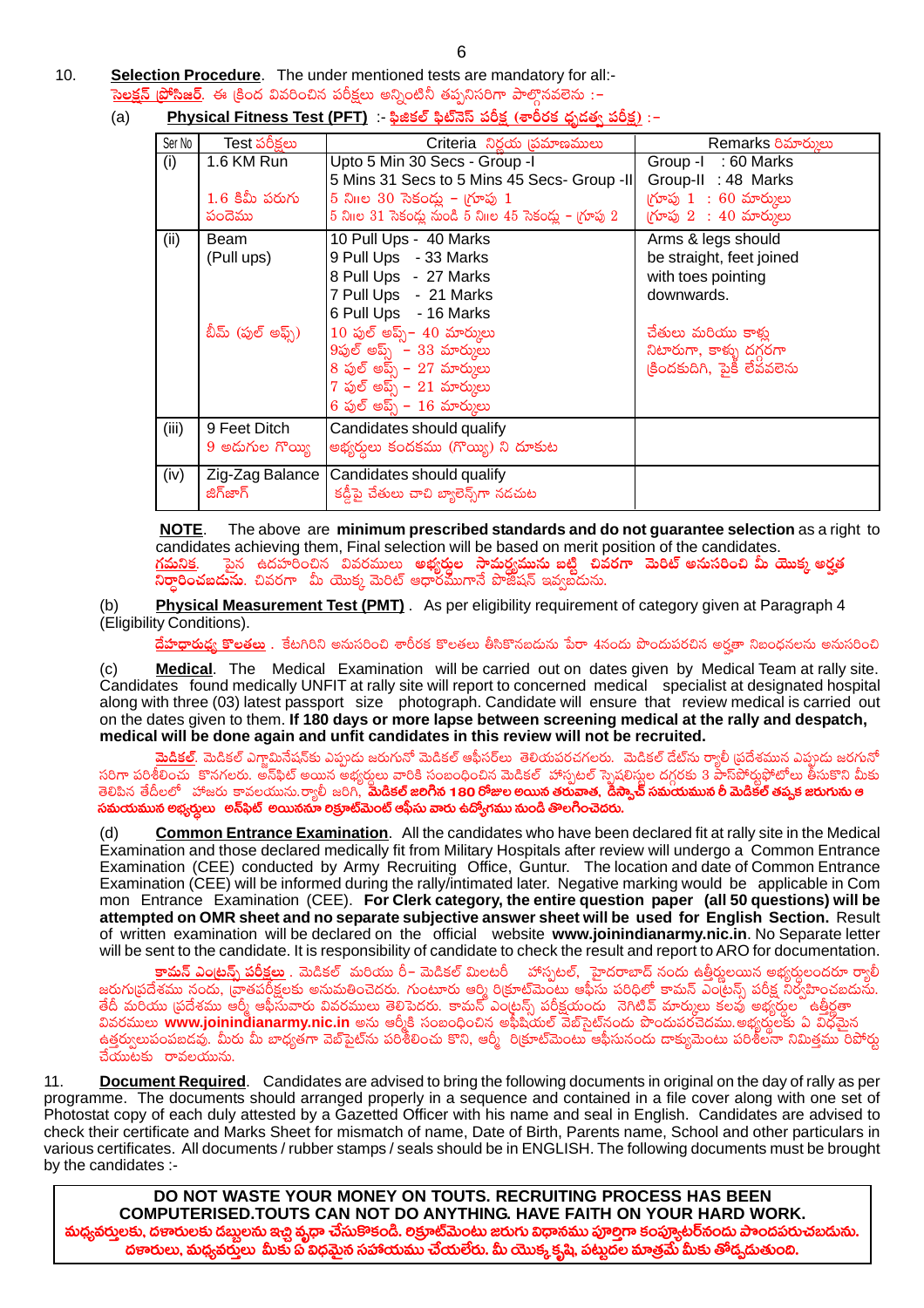<mark>దాక్వుమెంట్ల వివరములు.</mark> అభ్యర్శలు పైన వివరించబడిన తేదీలలో ఒరిజినల్ దాక్యుమెంట్లులతో హాజరు కావలయును. ఈ దాక్యుమెంటుౖ లామినేషన్ చేయబడి, క్రింద వివరించబడిన వరుస క్రమములో ఫైల్ కవరునందు పొందుపరచుకొని, ప్రతి కాపీకి గజిటెడ్ ఆఫీసర్ ధృవీకరించిన లేదా అటెస్ట్ చేసిన రెండు ఫోటోస్తాట్ కాపీలను తీసుకురావలయును.గెజిటెడ్ ఆఫీసర్ పేరు, హోదా మరియు కార్యాలయము ముద్ర ఇంగ్లీషులో ఉండవలెను. అభ్యర్థులు తమకు సంబంధించిన సర్టిఫికెట్లందు .<br>పేరు, తండి పేరు మిగిలిన వివరములు సరిగ్గా ఉందునట్టు చూడవలెను.జన్మతేదీ, తండ్రిపేరు, చదివిన స్కూలు మరియు ఇతర వివరములతో కూడిన సర్టిఫికెట్లు. **సర్టిఫికెట్లు అన్ని ఆఫీసు సీల్స్ ఇంగ్లీషునందు మాత్రమే ఉందునట్లు చూదవలెను.** క్రింద ఉదహరించబడిన దాక్యుమెంట్లు తప్పక తీసుకొనిరావలయును.

Admit Card . Printed with Laser Printer on good quality paper (Do not shrink the size).  $(a)$ 

<mark>అద్మిట్ కార</mark>్తు. లేజర్ [పింట్ మంచి క్వాలిటీ పేపరుపై తీసుకొనిరావలెను (మీకు ఇచ్చిన సైజులోనే ఉండవలెను సైజు తగ్గించరాదు)

Photographs. Twenty copies latest coloured 34mm x 45mm passport size photographs not taken  $(b)$ earlier than six months with Name and Date of Birth printed on bottom of photographs of the candidates. The photograph should be without facial hair (Beard) and preferably with light coloured background and plain / light coloured shirt. Computer Printouts / photoshopped photographs will NOT be accepted.

<mark> ఫోటోగ్రాఫ్స్ .</mark> క్రొత్తగా తీయించుకున్న 34 <mark>x 45 mm</mark> సైజుతో 20 ఫోటోలు అభ్యర్ధి పేరు, దేట్ ఆఫ్ బర్త్ ఫోటో (కింద టింటు వచ్చేటట్లు<br>ఉండవలెను. క్రొత్తగా ఆరు నెలలలోపు తీయించుకొన్నవై <sub>,</sub> ఉండవలెను. మేకప్ లేకుండా చక్కగా షర్ట్తతో ఫోటో ఉండవలెను.కంప్యూటర్ (పింట్ అవుట్/ఫోటోషాప్ ఫోటో(గాఫ్ అంగీకరించబడదు.

 $(c)$ Education Certificate . విద్యారతా ప్రతములు.

> Education Certificate with marks sheet in original of all educational qualification achieved  $(i)$ by candidate i. e Matriculation (10th Mark Sheet) /10 +2 (Higher Secondary) / Graduation etc from recognized School / College / Board / University.

> అభ్యర్శలు విద్యార్హతా సర్టిఫికెట్ పదవతరగతి ఒరిజినల్ మార్కులు మరియు ఇతర అదనపుతరగతుల విద్యార్హతలు కలిగినప(తములను మాత్రమే అనుమతించబదుసు. అనగా 10వ తరగతి, ఇంటర్ మీడియట్ మరియు గ్రాద్యుయేషన్ మొదలగు గవర్నమేంటుగుర్తించబడినదై  $\overline{\text{Gup}}$ ్)కాలేజి/బోర్డు/యూనివర్శిటీ వారు మంజూరుచేసిన సర్లిఫికెట్లుత

Provisional / Online Education Certificte should be certified ink signed by the head of the Educational Institution of concerned Board / University.

(పొవిజనల్/ఆన్5ైన్ సర్టిఫికెట్లు వారికి సంబంధించిన బోర్డు లేదా యూనివర్శిటీ వారి హెడ్ ఆఫీసర్లచే సంతకము చేయించవలెను.

 $(iii)$ Candidates with Matric Certificate from Open School bring School Leaving Certificate Counter signed by BEO /DEO.

పదవతరగతి ఓపెన్ స్కూల్ సరిఫికెట్ మీద స్కూలు నుండి బయటకు వచ్చు సమయమున కౌంటర్ సైన్ (సంతకము) BEO/DEO చేయించవలెను.

**Domicile Certificate**. Candidates to produce latest automated Nativity, Community and Date of (d) Birth Certificate issued by District Administration of Andhra Pradesh in English (i.e from mee seva). Residence Certificate holders are not allowed to participate in the rally.

<mark>నెటివిటీ సర్లిఫికెట్</mark>. నేటివిటి, కమ్యూనిటి, దేట్ ఆఫ్ బర్త్ సర్టిఫికెట్ తహశీల్దారు, మరియు రెవెన్యూ ఆఫీసర్చే సంతకము చేయించవలెను.ఆఫీసు సీలు మరియు పేరు వివరములు ఇంగ్లీషు నందు మాత్రము ఉండవలెను. మీసేవ ద్వారా వచ్చిదై ఉండవలెను. రెసిదేన్షియల్ సర్టిఫికెట్ ర్యాలీనందు అనుమతించబడదు.

 $(e)$ Caste Certificate. Caste Certificate affixed with photographs (Maharashtra State does not issue with photograph) of the candidate issued by the Tehsildar/District Magistrate.

<mark>కులధ్నవీకరణ ప@తము</mark>. తహశీలారు లేదా డి<sub>ట్రి</sub>క్ట్ మాజి(స్టేట్ వారిచే ఫోటో పొందుపరచినదైన సర్టిఫికెట్ తీసుకురావలయును.(మహారాష్ర్ట ప్రభుత్వము వారు ఫోటోను పొందుపరచరు) అట్లకాకుందా అభ్యర్థులు వారియొక్క ఫోటోను అంటించి సంతకము చేయించవలెను

Religion Certificate . Religion Certificate issue by the Tehsildar / SDM (if religion as " SIKH/HINDU/  $(f)$ MUSLIM / CHRISTIAN " is NOT mentioned in caste Certificate).

<mark>రిలీజియస్ సర్తిఫికెట్</mark>. తహశీలారు / యస్**డియమ్ వారు మంజూరుచేసినదై ("సిక్ములు / హిందు / ముస్లిం /** (కిష్ణి<mark>యన్</mark>" అని పొందుపరచకుండా కుల ధృవీకరణ పత్రము)

School Character Certificate. School Character Certificate issued by the School/College Principal /  $(q)$ Headmaster, where the candidate last studied.

<mark>స్మూలు క్యారెక్టర్ సర్టిఫికెట్</mark>. స్కూలు/కాలేజి క్యారెక్టర్ సర్టిఫికెట్ వారు చదివిన స్కూల్ (పిన్సిపల్గారు కానిస్తున్నారు కాని మంజూరు చేసెదరు. మీరు చివరగా ఏ సూలునందు చదివినారో ఆ స్మూలులోని క్యారెక్టర్ సర్టిఫికెట్ను తీసుకొనిరావలెను.

Character Certificate. Character Certificate with photographs issued by the Village Sarpanch /  $(h)$ Municipal Corporation within last six months.

క్యారెక్టర్ సర్టిఫికెట్. విలేజ్ సర్పంచి లేదా ఎద్మిని(స్టేటివ్ ఆఫీసర్ గారిచే మంజూరు చేయబడిన చారెక్టర్ సర్టిఫికెట్ పూర్తిగా ఇంగ్లీషునందు మా[తము ఉండవలెను. (ఆరు నెలల లోపుగా కలిగినదై ఉండవలెను.)

**Unmarried Certificate**. Unmarried certificate for candidates less than 21 years of age with photographs (i) issued by village Sarpanch / Municipal Corporation within last six months. (Format of Unmarried Certificate is attached with the notification.)

వివాహము కానివారు సర్లిఫికెట్. వివాహము కాని 21సంవత్సరములలోపు అభ్వర్తులు వారి ఫోటో మీద విలేజి సర్పంచ్ కాని, మునిసిపల్ కార్పొరేషన్ నుండి అరు నెలల లోపుగా ఉన్న సర్టఫికెట్ను తేవలెను. నోటిఫికేషన్ నందు వివాహము కానీ వారి ఏ విధముగా ఫారము పూర్షిచేయవలెనో వివరించబడినది.

**Relationship Certificate.** SOS / SOEX / SOW / SOWW Candidates are required to produce the  $(k)$ following documents :-

<mark>రిలేషన్ సర్లిఫికెట్</mark>. యస్ఓయస్/యస్ఓఈయక్స్/యస్ఓడబ్యుడబ్యు అభ్యర్శలు ఈ క్రింది దాక్యుమెంట్లను పొందుపరచవలెను :–

 $\overline{7}$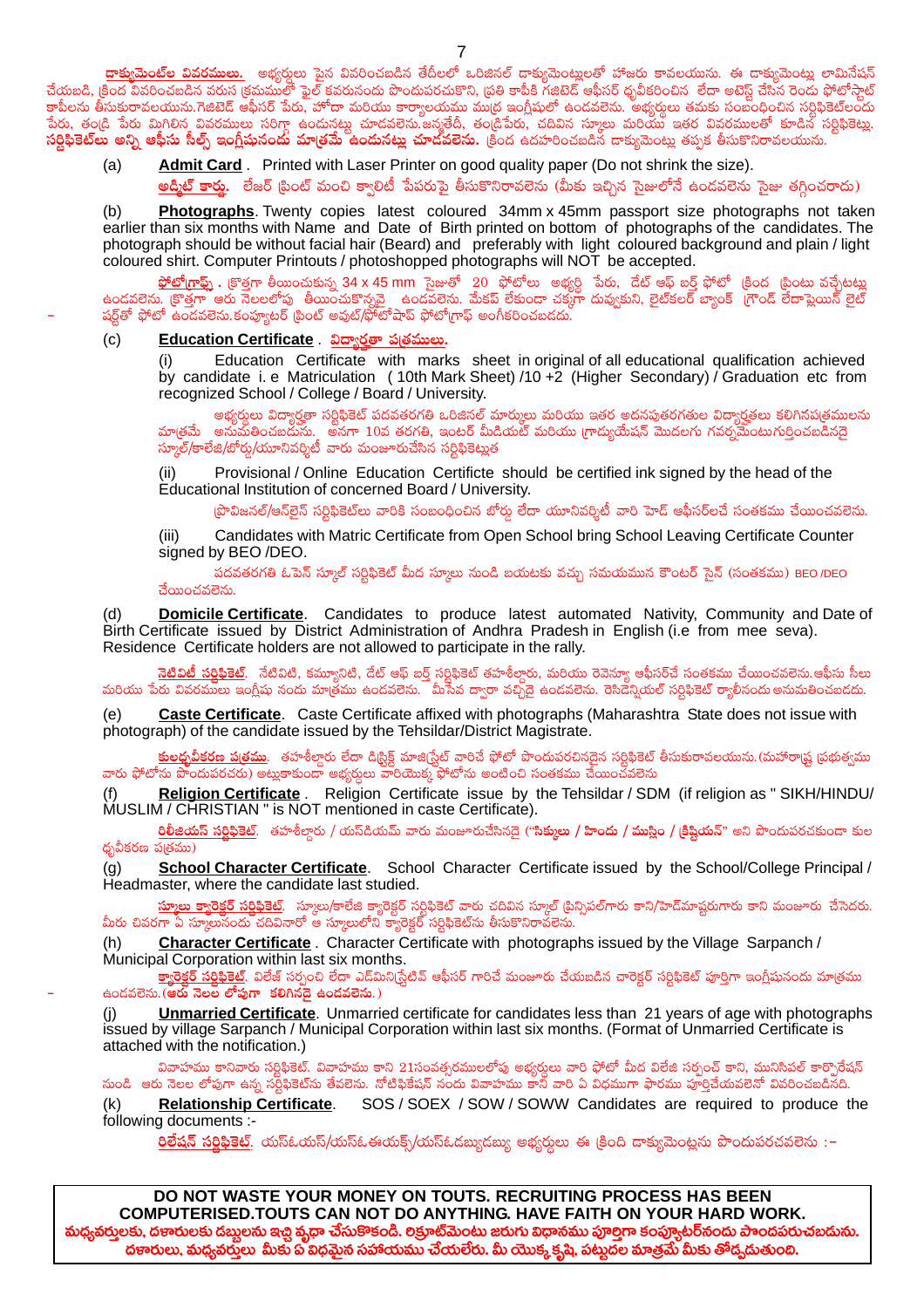Relation Certificate issued from respective Records Office only duly signed by the Records Officer with Personal Number, Rank, Name and particular of the Records Officer issuing the Relation ship Certificate with Office Seal/Stamp is enclosed.

రికార్ను ఆఫీసర్చే మంజూరు చేయబడిన సంతకము చేయించినదై ఉండవలెను. రిలేషన్ సర్టిఫికెట్ను వారి చేసిన రికార్ను ఆఫీసునందు పర్చోనల్ నెంబరు, ర్యాంకు, పేరు, వారికి కలిగిన రిలేషన్ సర్టిఫికెట్ ఆఫీసు సీలుతో కూడిన ఎన్క్లోజర్ జతపరచవలెను.

A declaration to the affect as mentioned in the Affidavit on Ten Rupees Non-Judicial Stamp  $(ii)$ paper prepared by the ESM duly signed by 1<sup>st</sup> Class / Executive / Judicial Magistrate is required to be submitted by the candidate at rally site. Format of affidavit att as per Appx.

అభ్యర్గులు పదిరూపాయల నాన్ జూడీషియల్ స్తాంపునందు అఫిదవిట్ను 1ైవ క్లాస్ మేజి(స్టేట్ లేదా లాయర్చేత్త

సంతకము చేయంచి, ర్యాలీకు తీసుకొని రావలయును.ఏ వీధముగా <mark>ఫారము పూర్తిచేయవలేనో వివరములు అడ్మిట్కార్లతోపాటుగా</mark> ఇవ్వబదున

Original Discharge Book of Ex-servicemen also to be produced, Name and Date of Birth of the  $(iii)$ candidate must have been recorded in it.

సర్వీసు చేసి రిటైర్ అయిన వారికి ఒరిజినల్ డిస్చార్టి బుక్లలో అభ్యర్ధికి సంబంధించిన వివరములు లభించును. పేరు మరియు జనించిన తేది డిస్ఐార్ బుక్నందు ఉండవలెను.

#### $(1)$ NCC Certificate యన్<sup>సి</sup>నీ సర్టిఫికెట్.

NCC A/B/C Certificate and Republic Day Parade Certificate should have photographs of the  $(i)$ candidate duly attested by issuing authority.

యన్**సిసి ఎ / బి / సి సర్లిఫికెట్ మరియు రిపబ్లిక్** పేరేద్ సర్లిఫికెట్ను ఫోటోతో కూడిన సర్లిఫికెట్ను వారికి సంబంధించిన అదికారి చేత సంతకము చేయించవలెను.

NCC C Certificate with Republic Day Camp will be treated as par with NCC Certificate with  $(ii)$ Republic Day Parade.

యన్సిసి నందు రిపబ్లిక్ డే పెరేడ్ సర్టిఫికెట్ ఉన్న అభ్యర్ధులను యన్సిసి సి సర్టిఫికెట్ గా పరిగణించబదును.

NCC A/B/C Certificates submitted after the Rally will not be accepted except when a Provisional  $(iii)$ Certificate / letter has been received from the NCC Office during the Rally through the candidate.

యన్సిసి ఎ బి సి సరిఫికెట్ కలవారు ర్వాలీ జరుగు సమయమున జతపరచవలెను. లేనిచో (పవిజనల్ సరిఫికెట్ను జతపరచవలెను. అట్లు జతచేసినచో తీసుకొనబదుును. వారు ర్యాల్ జరిగిన తరువాత సర్టిఫికెట్ లభించినచో ఒరిజినల్ జతపరచవచ్చును.

#### Provisional NCC A/B/C pass Certificate will only be accepted if authenticated by concerned  $(iv)$ **NCC Group Commanders.**

(పొవిజినల్ యన్సిసి ఎ/బి/సి పాస్ అయిన సర్టిఫికెట్ కలవారు (గూపు కమాందర్ వారిచే అధికారముగా ప(తము తేవలెను.

All certificates pertaining to Bonus marks will be accepted only during the Rally.  $(v)$ అన్ని సర్టిఫికెట్ ర్యాలీ జరుగు సమయమునందు జతపరచినచో బోసన్ మార్ములు లభించును.

**Transfer Certificate.** Transfer Certificate in Original in ENGLISH last Education School/College/Board  $(m)$ / University.

<mark>ట్రాన్ఫర్ సర్లిఫికెట్.</mark> ఒరిజినల్ ట్రాన్ఫర్ సర్టిఫికెట్ అభ్యర్శలు చదివిన స్కూల్/కాలేజి/బోర్డు/యూనివర్శిటీ నందు ఇంగ్లీషులో మాత్రమే ఉందునట్లు ర్యాలీసమయమునందు తీసుకొనిరావలయును.

Aadhar Card and PAN Card. Aadhar Card and Pan Card is required as Identity proof.  $(n)$ **ఆధార్ కార్తు మరియు పాన్ కార్తు** . ఆథార్కార్తు మరియు పాన్ కార్తు మీ గుర్తింపు కార్తునకు అవసరమగును.

#### $12.$ Son of Servicemen / Son of Ex-Servicemen / Son of War Widow and battle casualty.

అర్మీలో సరీ్సు చేసున్నవారి కుమారులకు/ ఆర్మీలో చేసి రిటెర్ అయిన వారి కుమారులకు/యుద్ధమలో ।పాణనషం కలిగి వితంతువులకు

There is a provision for instant enrolment for Son of War Widows and Battle Casualties. Eligible  $(a)$ candidates may contact concerned Army Recruiting Office for further details.

ఆర్మీనందు పనిచూస్తూ **యుద్ధములో [పాణనష్టం** కలిగిన **వితంతువులకు**, వారికి తగిన అర్హత కలిగిన అభ్యర్ధి అయినచో వారు మిగిలిన వివరములకు వెంటనే రిక్రూట్మెంటు ఆఫీసు వారిని సంస్థదించవలెను.

In case of son of serving soldier of JCO/OR or Officer / son of Ex Servicemen, relationship certificate duly  $(b)$ signed by Chief Record Officer / Senior Record Officer of respective Record Office with date of birth, Joint Photo graphs of the candidate with his father will be produced. Original discharge book of Ex-Servicemen also to be produced name and date of birth of the candidate must have been recorded in it.

ఆర్మీనందు పనిచేయుచున్న సోల్టర్ / జెసివో / ఆఫీసర్ / ఆర్మీనందు రిటైర్ అయిన వారి కుమారులకు రిలేషన్ సర్టిఫికెట్ను చీఫ్ రికార్డ్న ఆఫీసర్ గారిచే / సీనియర్ రికార్డు ఆఫీసు ఇాాంచే పుట్టిన తేదీ తండ్రి కుమారుడీతో కూడిన జాయింట్ ఫోటోను జతపరోచి సంతకము చేసినదై ఉండవలెను. ఆర్మీలో రిటైర్ అయిన ఒరిజినల్ డిచార్ట్ పుస్తకమును పేరు మరియు పుట్టిన తేదీల వివరములతో కూడినదైన రికార్డు జతపరచవలెను.

In case of the recruitment of dependent of Servicemen / Ex-Servicemen, an affidavit duly authenticated by  $(c)$ Notary / Class-I Magistrate to be given by the parent of the candidate that only one son/brother will be taking bonus marks to get enrolled in the Army. (Format of affidavit on Non Judicial Stamp paper is attached with the notification.)

ంక్రూట్మెంటులో పాల్గొను అభ్యర్ధులు ఆర్మీనందు పనిచేయుచున్న మరియు ఆర్మీనందు రిటైర్డ్ అయిన వారి కుమారులు నోటరీ/క్డాస్ 1<br>మేజి(స్టేట్ వారిచే సంతకము చేయించవలెను. ఒక్క కుమారునికి మా[తమే ఆర్మీనందు బోసస్ మార్కులతో తీసుకొనబడును.

DO NOT WASTE YOUR MONEY ON TOUTS. RECRUITING PROCESS HAS BEEN COMPUTERISED.TOUTS CAN NOT DO ANYTHING. HAVE FAITH ON YOUR HARD WORK. మధ్యవర్తులకు, దణరులకు దబ్బలను ఇచ్చి వృధా చేసుకొకండి. లక్రూట్మెంటు జరుగు విధానము పూల్తిగా కంప్యూటర్నందు పాందపరుచబడును. దణారులు, మధ్యవరులు మీకు ప విధమైన సహాయము చేయలేరు. మీ యొక్క కృషి, పట్నదల మాత్రమే మీకు తోడ్చడుతుంది.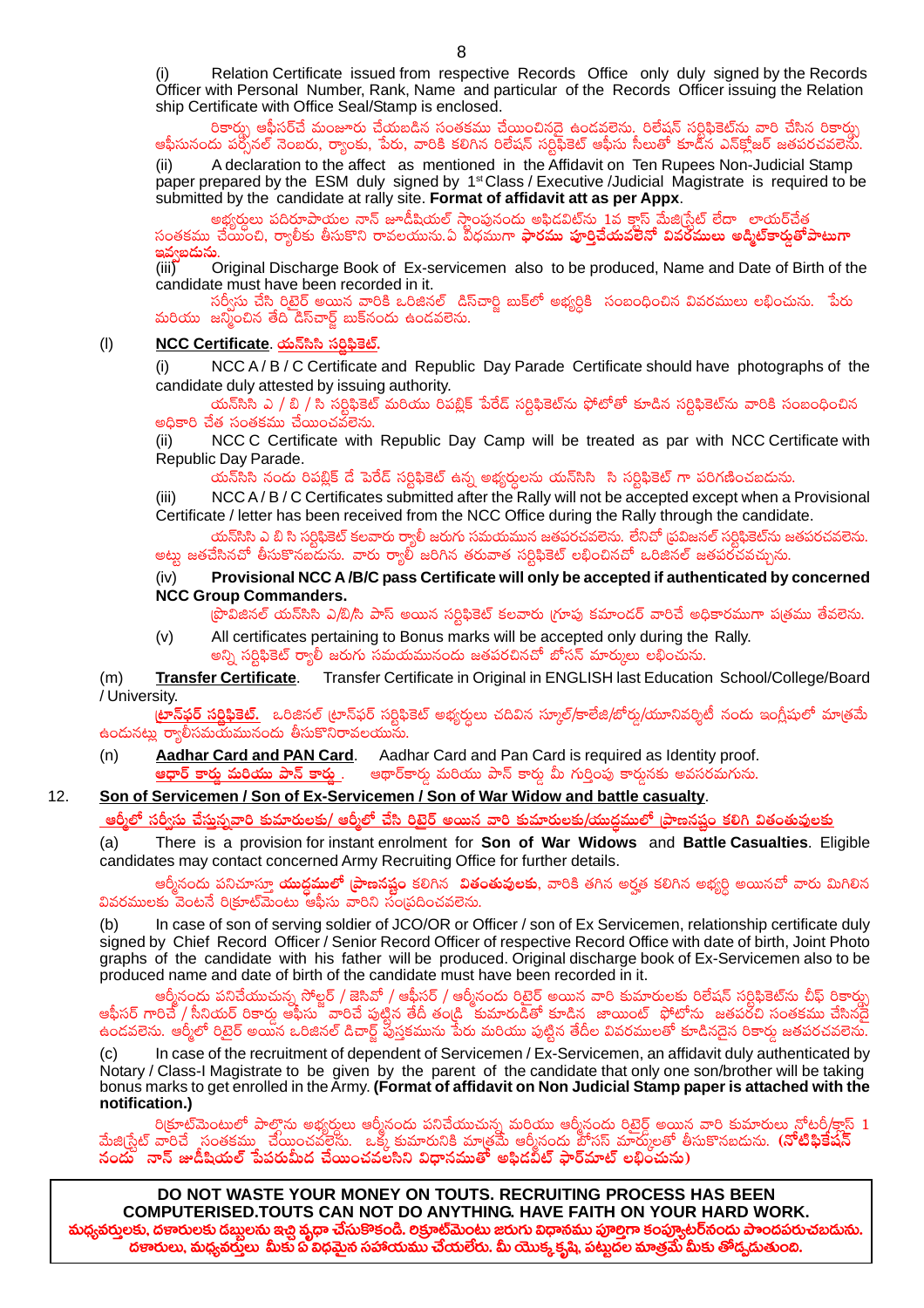## 9

#### $13.$ <u>Relaxation in Physical Standards. శారీరర ధృ</u>డత్వతు కొన్ని సవర్

| Category                                                                                                                                                                                                                                                                                                                                                                                                                                                                                                                                  | (Cms)          | Height Chest<br>(Cms) | Weight<br>(kgs)    |
|-------------------------------------------------------------------------------------------------------------------------------------------------------------------------------------------------------------------------------------------------------------------------------------------------------------------------------------------------------------------------------------------------------------------------------------------------------------------------------------------------------------------------------------------|----------------|-----------------------|--------------------|
| వివిధ (గూపులు                                                                                                                                                                                                                                                                                                                                                                                                                                                                                                                             | ఎతు            | ఛాతి<br>(ಸಂಮಿ) (ಸಂಮಿ) | బరువు<br>(కేజిలలో) |
| Sons of Servicemen (SOS) Ex-Servicemen (SOEX)/War Widows (SOWW)/<br>Widows of Ex-Servicemen (SOW) Adopted Son/Son-in-law of a war widow,<br>if she has no son including a legally adopted son of Serving Soldier/<br>Ex-Servicemen.<br>ఆర్మీలో సర్వీసు చేస్తున్నవారి కుమారులకు/ ఆర్మీలో చేసి రిటైర్ అయిన వారి కుమారులకు/<br>యుద్ధములో (పాణనష్టం కలిగి వితంతువుల కుమారులకు, దత్తత తీసుకున్న, వారి కుమారుడు<br>కాకపోయినా చట్టప్రకారము (లీగల్గా) దత్తత తీసుకున్న వారి సైనికుని/రిటైర్ అయిన సైనికుని<br>కుమారుడైననూ బోనస్మార్ములు వర్తించును. | $\overline{2}$ |                       | 2                  |
| Outstanding sportsmen (As specified in paragraph 3 (d) and 3 (e) of this<br>notification)<br>స్పోద్స్మేమెన్ బాగా అత్యున్నత (పతిభ కనబరచిన అభ్యర్తులకు సోటిఫికేషన్<br>నందు పేరాగాఫ్ 3 (డి) మరియు 3 (ఇ) లో వివరించిన విధముగా తీసుకొనబడును.                                                                                                                                                                                                                                                                                                   | 2              | 3                     | 5                  |

ards of servicemen / (not both) and is in addition to the Special Physical Standards. ఫీజికల్ స్టాండర్స్ అనునవి ఆర్మీలో సర్వీసు చేస్తున్నవారి కుమారులకు/ ఆర్మీలో చేసి రిటైర్ అయిన వారి కుమారులకు, స్పోర్ట్స్ మెన్లకు(రెందును<br>విడివిడిగా కావు) రెండింటిలో ఒక్క దానికే పరిమితి మరియు అదనపు (పత్యేకమైన పరిమితులు

14. Volunteers for Parachute Regiment / Parachute Special Forces Battalions. Candidates achieving higher physical standards during the screening at the Rally site have an option to volunteer for the elite Parachute Regiment / Parachute Special Forces Battalions.

<mark>పేరాచూట్ రెజిమెంట్ వాలెంటీర్/పారాచూట్ స్నెషల్ ఫోర్స్ బెటాలియన్.</mark> అభ్యర్తులు ర్యాలీ సమయములో శారీరక, దేహధారుడ్య పరీక్షలయందు అత్యత్రమ (పతిభ చూపినటైతే వారికి పారాచూట్ రెజిమెంట్/పారాచూట్ స్పెషల్ ఫోర్స్ బెటాలియన్ లోనికి (పవేశమునకు ఆఫ్షన్ అదుగవచ్చును.

#### $15.$ Advisory సలహా.

 $(a)$ Candidates to be self contained for food and water on the day of documentation, the day of screening and the days of medical examination. No candidate will be allowed to go out of the rally ground during the documenta tion/screening/medical tests.

అభ్యర్తులు తమ సర్టిఫికెట్ల పరిశీలన, దేహ ధారుడ్వ పరీక్షల మరియు మెడికల్ జరుగు సమయమందున ఆహారమును మరియు మంచినీరును తామే ఏర్పాటు చేసి కొనవలెను. అభ్యర్ధులకు సంబంధించిన వారిని సర్ధిఫికెట్ల పరిశీలన, దేహ ధారుడ్య పరీక్ష, మరియు మెడికల్ పరీక్షలుజరుగు సమయమందున ఆ ప్రదేశమున లోనికి అనుమతించబడరు.

Candidates are advised to report to the rally site strictly as per programme given on the Admit Card to avoid  $(b)$ overcrowding and unnecessary waiting at rally site.

అభ్యర్ధులందరూ పైన పేర్కొనబడిన సమయమునకు ర్యాలి (పదేశమునకు చేరుకొనవలెను. అనవసరముగా నెట్టుకొనుట, ర్యాలీ (పదేశమందు నిలబదుట చేయరాదని హెచ్చరించడమైనది.

Candidates are advised to check their age, education criteria before participating in the rally. Candidates  $(c)$ found under age, overage and not meeting education criteria will be disqualified.

అభ్వర్తులు ర్యాలీకు వచ్చు సమయమునకు ముందుగా వయస్సుకు సంబంధించిన, విద్యార్థతకు సంబంధించిన ప(తములను పూర్తిగా పరిశీలించుకొని పాల్గొనవలెను.అభ్యర్ధులు వయోపరిమితి తగ్గిన, ఎక్కువగా ఉన్న ర్యాలీ నందు అనుమతించరు అనర్హులుగా (పకటించెదరు.

Mobiles, tabs and calculators are not permitted at the rally site. Candidates must take care of their  $(d)$ documents / belongings against theft during rally.

అభ్వర్తులు వారి యొక్క సర్టిఫికెట్లు జాగ్రత్తపరచుకొనవలెను ర్యాలీ నిర్వహించు సమయమందు దొంగతనము జరుగవచ్చును.

Single Bank Account, PAN Card and AADHAR Card. Single Bank account, PAN Card and Aadhar (e) Card are mandatory documents for final enrolment for purpose of pay and allowances and other social benefits scheme.

<mark>స్టేట్ బ్యాంక్ ఎకౌంట్, పాన్ కార్తు మరియు ఆధార్ కార్త</mark>ు. సింగిల్ బ్యాంక్ ఎకౌంట్, పాన్ కార్తు మరియు ఆధార్ కార్తు ర్యాలీ ఆఖరియందు వివరించిన ప(తములు తప్పనిసరిగా పొందుపరచవలెను మీకు ఉద్యోగము శాలరి, అలవెన్సెస్ట్ మరియు సోషల్ బెన్ఫ్షేట్ స్కీమ్నకు అవసరము కాగలదు.

#### $16$ Cautions for all Candidates. అభ్యరులు అందరకు హెచ్చరిక

Candidates are to be aware that on enrolment into the Indian Army, there will be certain implications and  $(a)$ restrictions on the Fundamental Rights guaranteed to him by the Constitution of India as per provisions of the Army Act (1950) and Army Rule (1954). The candidate will also have to furnish an undertaking to the effect during enrolment.

DO NOT WASTE YOUR MONEY ON TOUTS. RECRUITING PROCESS HAS BEEN COMPUTERISED. TOUTS CAN NOT DO ANYTHING. HAVE FAITH ON YOUR HARD WORK. మధ్యవర్తులకు, దణారులకు డబ్బలను ఇచ్చి <mark>వృధా చే</mark>సుకొళండి. లక్రూట్మెంటు జరుగు విధానము పూల్తిగా కంప్యూటర్**నందు పాందపరుచబ**దును. దణారులు, మధ్యవరులు మీకు ప్ విధమైన సహాయము చేయలేరు. మీ యొక్క కృష్ణి, పట్నదల మాత్రమే మీకు తోడ్చడుతుంది.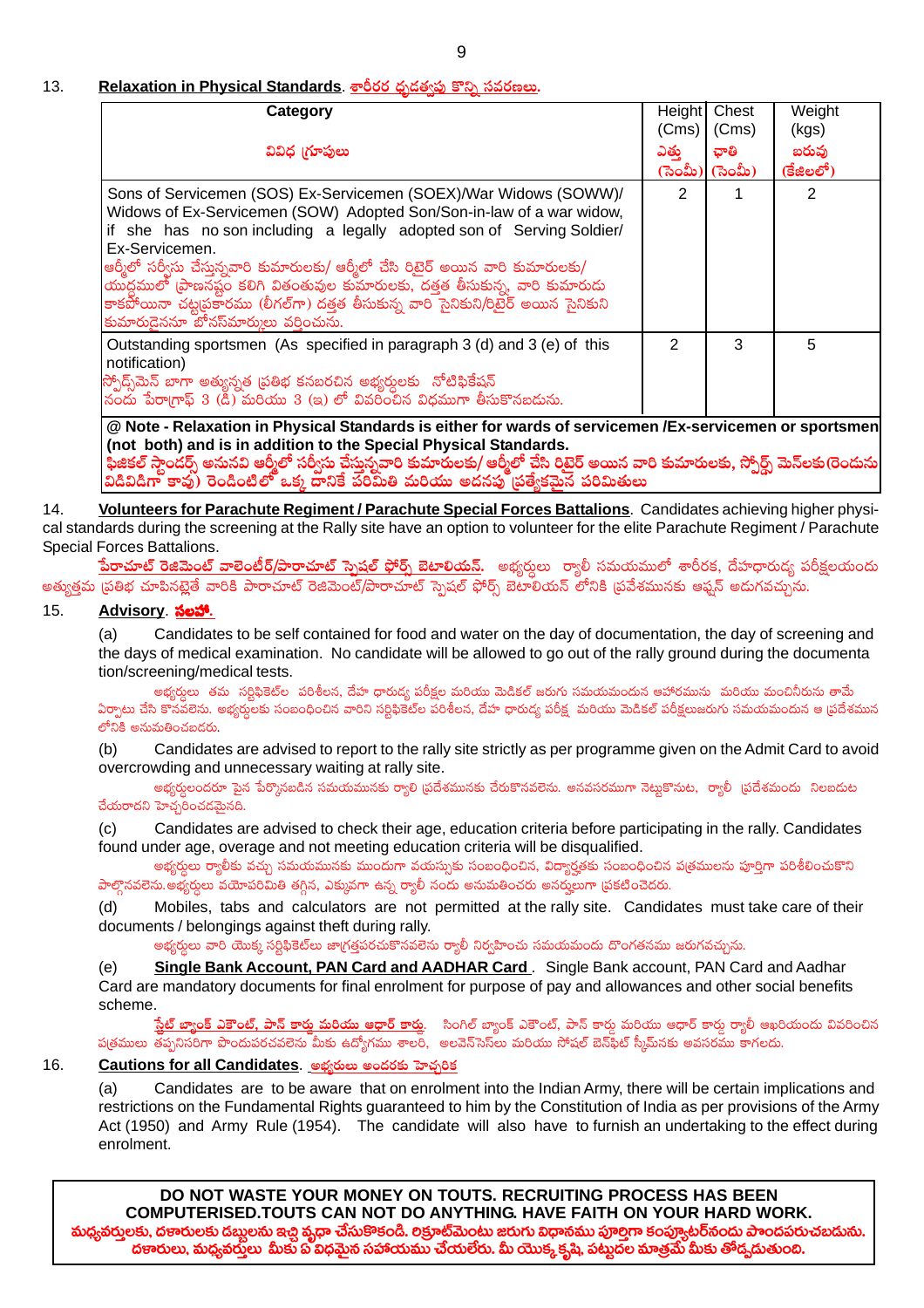'నేను ఇండియన్ ఆర్మినందు జేరునపుడు కొన్ని నియమ నిబంధనలు, కొన్ని వసతులు, కొన్ని కట్టబాట్లు కలవని తెలుసుకొనినాను. "భారతదేశములో రాజ్యాంగ పరిధిలో జారీచేయబడిన, ఆర్మి యాక్ట్ 1950 మరియు ఆర్మి రూల్ 1954 నందు. కొన్ని మౌళిక అధికారాలు తగ్గించబడతాయని ఃతెలిసుకున్నాను.

Army will not be responsible for any injury / death / loss caused to candidate during recruitment rally.  $(b)$ The candidate will participate at his own risk and participating is totally voluntary. No TA/DA is admissible to candidates.

రి(కూట్మెంట్ ర్యాలీలో ఎవరైనను గాయపడిన మరియు మరణించిన ఆర్మికి సంబంధము ఉండదు. అభ్యర్థలు వారి నైతిక మరియు స్వంత బాధ్యతపై ర్యాలీలో ్పాల్గినవలెను.

Recruitment is a free service and candidates are cautioned against falling victim to unscrupulous elements / middlemen/agents/touts. Paying money to agents/touts is a crime. Candidates are advised not to waste time and money on such activity. No one can help except your hard work and merit.

మోసపూరితమైన మాటలు చెప్పువారిని / మధ్యవర్తులను కాని, రూల్సుకు విరుద్ధముగా చేయువారిని / డబ్బును అదుగుట కాని ఎంపిక జరుగుతుంది.

 $(d)$ Biometric identification & hand writing analysis will be done at each stage. Imposters will be caught & handed over to Police.

వేలిము|దలు, సంబంధించిన ఫోటోలు మరియు ర్యాలీలోని అన్ని స్టేజీలయందు |వాసిన |వాత కాగితములు అన్ని స్టేజీలయందు పరిశీలించబదును. తప్పదువని తేలిన యెడల పోలీసులకు అప్పగించబదును.

Use of any unfair means will make the candidate liable to disqualification at any stages of recruitment whenever found.  $(e)$ He will be handed over to Police thereafter.

వేలిముద్రలు, సంబంధించిన ఫోటోలు మరియు ర్యాలీలోని అన్ని స్టేజీలయందు [వాసిన [వాత కాగితములు అన్ని స్టేజీలయందు పరిశీలించబదును. తప్రుడువని తేలిన యెడల పోలీసులకు అప్పగించబడును.

 $(f)$ Production of fake certificate and making of false declaration will lead to cancellation of candidature and criminal prosecution under the law.

అభ్యర్ధులు పొందుపరచిన దాక్యుమెంట్ల వివరములు తప్పుడువని, తయారుచేసినవి, నకిలీవి అనితేలితే ర్యాలీ జరుగు సమయములోనైననూ / టైనింగ్ జరుగు సమయమందైననూ కనుగొనినచో వారిని పట్టుకొని పోలీసులకు అప్పగించబడును.

Candidates are liable to be disqualified for use of Physical performance enhancing drugs during recruitment rally. Army  $(g)$ will not be responsible for any mishap during the run/other physical test due to consumption of drugs.

స్మినింగ్ సమయమున అనగా పరుగు పందెమునందు, ఛాతికొతలత సమయమునందు మరి ఏ ఇతర టెస్మలయందు ర్యాలీసమయమునందు (డగ్స్ తీసుకొనరాదు. (డగ్స్ తీసుకొనుట అట్టి దురదృష్టకరమైన సంఘటన తీ(వముగా పరిగణించబడుతుంది.

- Military service is a volunteer service.  $(h)$
- మిలటరి అనునది ఒక వాలెంటరీ సర్విస్

Text given in English language will be treated as correct in case of mismatch of interpretation in Telugu  $(i)$ language.

ఇంగ్లీషులో ఉన్న పదమును మాత్రమే పరిగణలోనికి తీసుకొనవలెను. అర్ధం చెప్తుటలో ఇంగ్లీషు పదమునకు తెలుగు పదములోని అనువాదము సరిగా లేకున్నచో ఇంగ్లీషులోని పదమును మాత్రమే మాత్రమే పరిగణలోనికి తీసుకొనవలెను.

Selection is provisional till Rahdari Certificate is issued and candidates are despatched for training.  $(k)$ సెలక్షన్ అనునది తాత్కాలికమైన తరువాతి అభ్యర్శలకు [టైనింగ్ వెళ్ళు సమయమున రహదారి ప(తమును ఇవ్వబడుతుంది

 $17$ In case of further query see website at www.joinindianarmy.nic.in or contact ARO Guntur at Tele No 0863-2230008/2230006 ఏవైనా తరువాత సమాచారమునకు ఈ వెబ్సైట్సు www.joinindianarmy.nic.in లేదా ఆర్మీ ఆఫీసు, గుంటూరు టెలిఫోన్ నెంబర్లను 0863-2230008/2230006 సంవదించగలరు.

**Disclaimer**: The terms and conditions, given in the notification and on the website are subject to change and should therefore, be treated as guidelines only. In case of any ambiguity, the existing policies, rules and regulations of Indian Army / Government of India will be final. Details are also available on website www.joinindianarmy.nic.in.

<mark>ఒక [పకటన</mark> : ఈ పైన పేర్మొనబడిన విషయములు ఏ విధమైన నోటీసులు లేకుందా మార్పులు చేయవచ్చును. ఒకవేళ ఆర్మీ / గవర్నమెంటు ఆఫ్ ఇండియా వారు www.joinindianarmy.nic.in. వెబ్సెట్ను గమనించగలరు.

## Beware of Touts: - Recruitment process is fully automated. No one can help you in Physical, Medical or Written Examination. Only your hard work will ensure your selection

<u> మధ్యవరులతో జాగ్రత్తగా ఉండండి</u> :– సైన్యములో ఎంపిక ఉచితముగా చేయబడను. ఎవరికి వివిధమైన రుసుము చెల్లించనవసరము లేదు. మీ (శమను మీరు నమ్మండి. దళారులు, మధ్యవరు్లు మోసగించెదరు. వారు మీకు ఏవిధమైన సహాయం చేయలేరు.

DO NOT WASTE YOUR MONEY ON TOUTS. RECRUITING PROCESS HAS BEEN COMPUTERISED.TOUTS CAN NOT DO ANYTHING. HAVE FAITH ON YOUR HARD WORK. మధ్యవర్తులకు, దణరులకు దబ్బలను ఇచ్చి వ్యధా చేసుకొకండి. లక్రూట్మెంటు జరుగు విధానము పూల్తిగా కంప్యూటర్నందు పాందపరుచబడును. దణారులు, మధ్యవరులు మీకు ప్ విధమైన సహాయము చేయలేరు. మీ యొక్క కృషి, పట్నుదల మాత్రమే మీకు తోడ్పడుతుంది.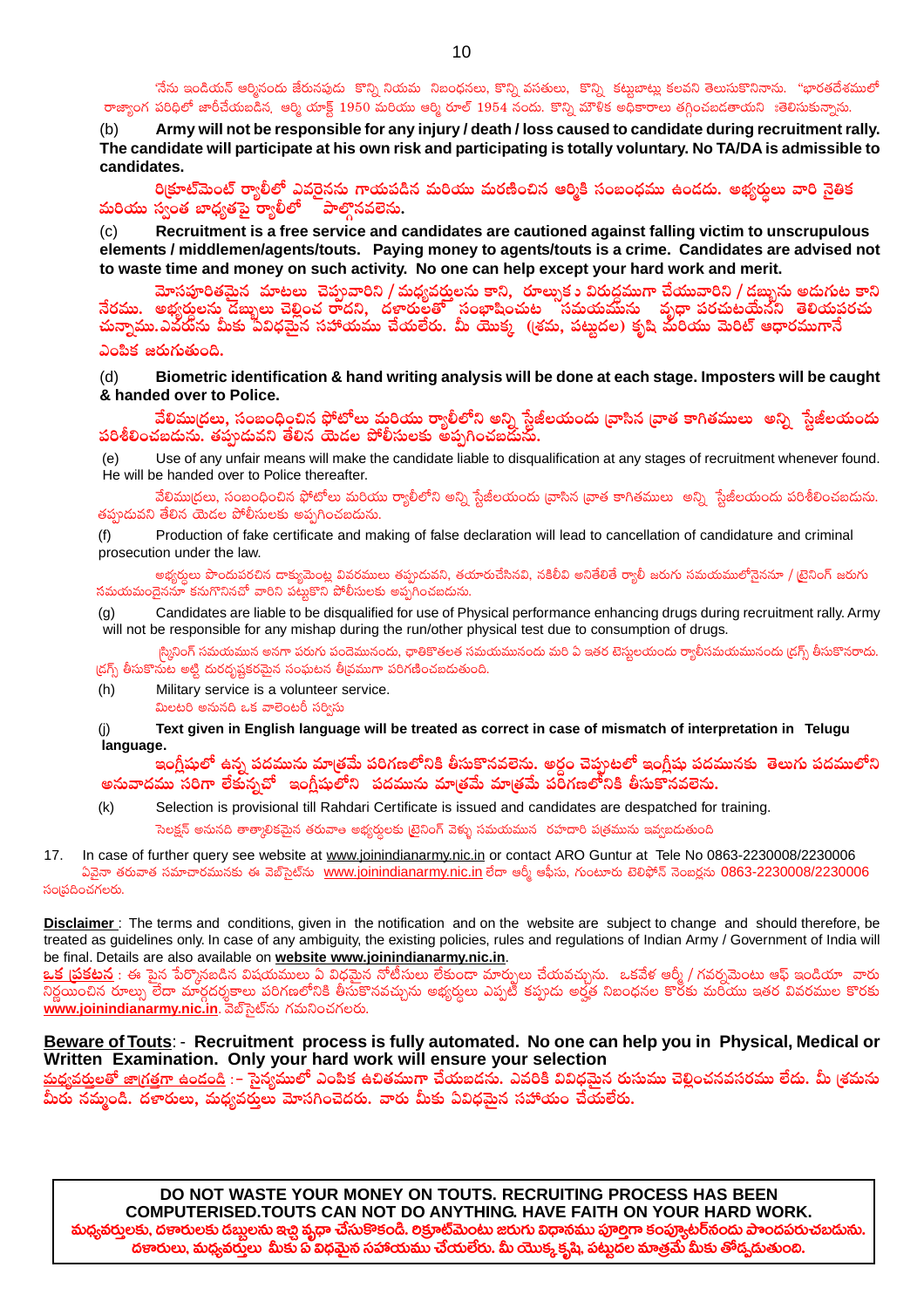**Appx 'A'**

## **NON JUDICIAL STAMP PAPER FORMAT FOR AFFIDAVIT**

| 1. |                          |                                               | _______________ while applying for enrolment in Army solemnly                                                                                                                                                                            | Passport size         |
|----|--------------------------|-----------------------------------------------|------------------------------------------------------------------------------------------------------------------------------------------------------------------------------------------------------------------------------------------|-----------------------|
|    |                          |                                               | affirm & state the following in my respect :-                                                                                                                                                                                            | photo 3.5 x 4.5<br>cm |
|    | (a)                      | I belong to the following Caste / Religion :- |                                                                                                                                                                                                                                          |                       |
|    |                          |                                               | Caste ______________ Sub Caste _____________ Religion ______________                                                                                                                                                                     |                       |
|    | (b)                      |                                               | My Residential Address are as under :-                                                                                                                                                                                                   |                       |
|    |                          | (i)<br>Certificate).                          | Permanent Address (Address as per Nativity / Permanent Resident                                                                                                                                                                          |                       |
|    |                          |                                               | Father Name ______________________ House No ________ Colony _______<br>Vill / Mohalla <b>Post</b> Post Police Station                                                                                                                    |                       |
|    |                          |                                               |                                                                                                                                                                                                                                          |                       |
|    |                          | (ii)                                          | <b>Postal Address.</b>                                                                                                                                                                                                                   |                       |
|    |                          |                                               | Father Name ______________________ House No ________ Colony _______<br>___________________, Tehsil _____________, Dist ___________________                                                                                               |                       |
|    | (c)                      |                                               | I am married / unmarried and my date of birth is ________________.                                                                                                                                                                       |                       |
|    | (d)                      |                                               | I hereby certify that I am not involved in any civ / criminal case.                                                                                                                                                                      |                       |
|    |                          |                                               | <b>OR</b>                                                                                                                                                                                                                                |                       |
|    |                          | (i)<br>(ii)                                   | Following court cases / FIR are pending against me :-<br><u> 1989 - Johann Barbara, martin da kasar Amerikaansk politik (</u>                                                                                                            |                       |
|    | (e)                      |                                               | <b>Consent Cert.</b> I am below 18 Yrs and my parents give their consent, for<br>attending the Army Rect Rally. (if applicable) Sig of Father _________________.                                                                         |                       |
|    | (f)                      |                                               | I am authorised to attend UHQ rally because I am son / brother of No                                                                                                                                                                     |                       |
| 2. | (g)<br>Regt<br>have been | is not applicable).                           | is eligible for claiming bonus marks as none of my brothers<br>enrolled in Army earlier / I am not eligible to claim bonus marks (Cut whichever<br>I give an undertaking that all documents submitted by me are correct. All docu issued |                       |
|    |                          |                                               | by govt org / offices have been signed by authorized designated and govt officials. If any                                                                                                                                               |                       |

docu at any stage is found fake, I am aware that I will be dismissed from service and FIR will

**Signature of Notary Signature of Notary Signature of Notary Signature of Notary Signature of Notary** 

be lodged against me.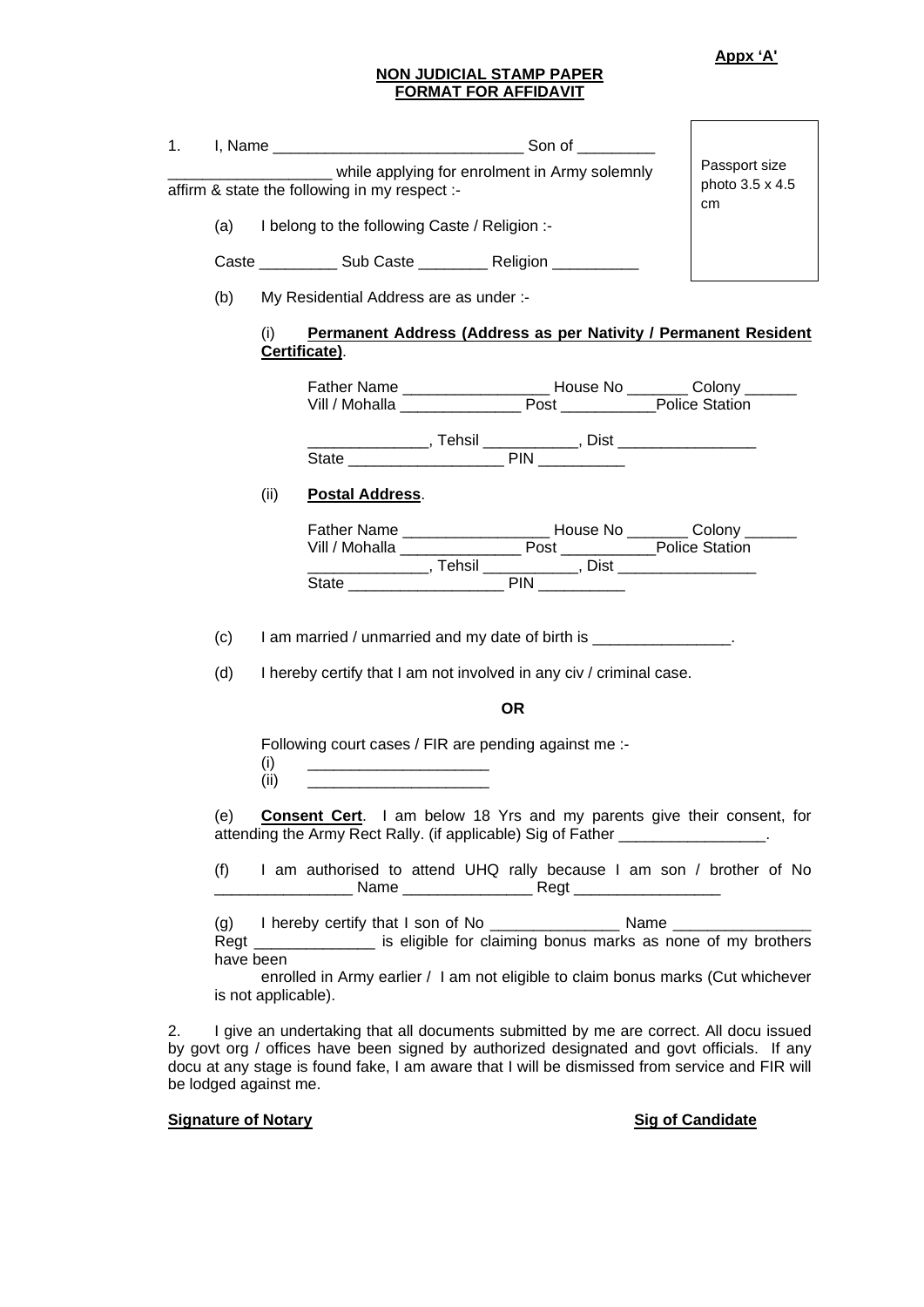## **FORMAT FOR AFFIDAVIT : REF PARA 11 (J) OF NOTIFICATION**

## **UNMARRIED CERTIFICATE**

PASSPORT SIZE PHOTOGRAPH DULY ATTESTED BY GRAM PRADHAN / VILLAGE SARPANCH / WARD MEMBER / SDM / TEHSILDAR

|    | is a permanent resident at address mentioned below :- |                                                                                                                       |     |
|----|-------------------------------------------------------|-----------------------------------------------------------------------------------------------------------------------|-----|
|    | House No -                                            | <u> Territoria de la contenentación de la contenenta</u>                                                              |     |
|    | Colony                                                | <u> 1989 - Johann Barn, mars eta bat erroman erroman erroman erroman erroman erroman erroman erroman erroman err</u>  |     |
|    | Village                                               | <u> 1989 - Johann Barn, mars eta bainar eta baina eta baina eta baina eta baina eta baina eta baina eta baina eta</u> |     |
|    | Post Office                                           |                                                                                                                       |     |
|    | Tehsil                                                |                                                                                                                       |     |
|    | <b>District</b>                                       | <u> 1989 - Johann John Stein, mars an deus Amerikaansk kommunister (</u>                                              |     |
|    | <b>State</b>                                          |                                                                                                                       |     |
|    | <b>PIN</b>                                            |                                                                                                                       |     |
| 2. | This is also to state that I know Mr                  |                                                                                                                       | S/O |

\_\_\_\_\_\_\_\_\_\_\_\_\_\_\_\_\_\_\_\_\_ very well and he is still unmarried.

Date : 2018 2018 2018 (Signature of Gram Pradhan / Village Sarpanch / Ward Member / SDM / Tehsildar with official stamp).